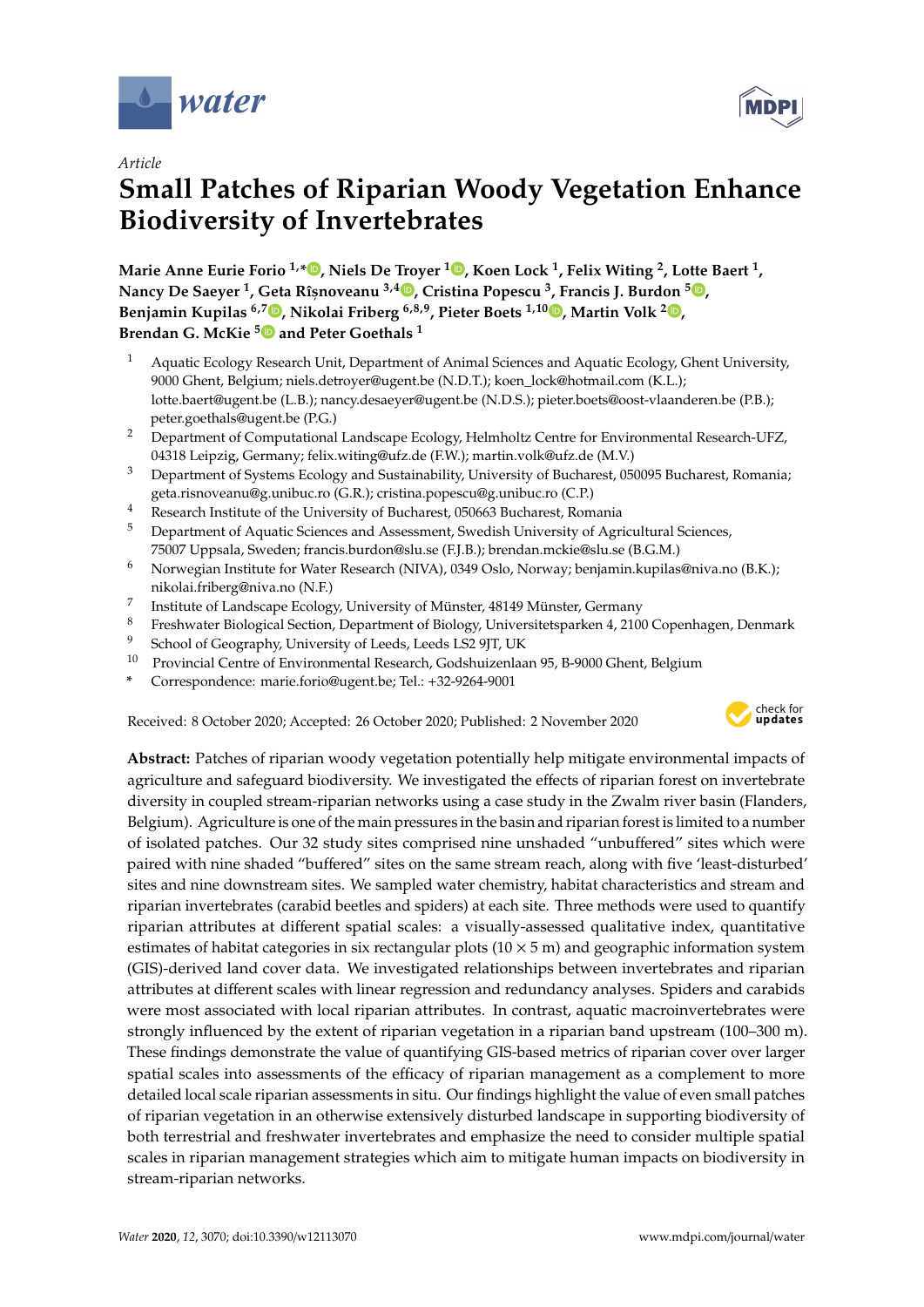**Keywords:** streams; buffer strips; spiders; carabids; Ephemeroptera, Plecoptera, Trichoptera (EPT) taxa; biodiversity; water management

#### **1. Introduction**

Multiple pressures threaten European stream ecosystems  $[1-4]$  $[1-4]$ . These pressures result from various human activities, such as modifications of river morphology [\[5–](#page-15-2)[7\]](#page-15-3) and hydrology [\[6,](#page-15-4)[8,](#page-15-5)[9\]](#page-15-6), intensive agriculture [\[10–](#page-15-7)[14\]](#page-16-0), urbanization [\[13](#page-16-1)[,15,](#page-16-2)[16\]](#page-16-3) and mining [\[17–](#page-16-4)[19\]](#page-16-5). Together, these activities often lead to the degradation of stream ecosystems, reducing biodiversity, water security and ecosystem services [\[4](#page-15-1)[,20\]](#page-16-6). Various measures are implemented to rehabilitate or restore degraded aquatic ecosystems. Among these are stabilization of river banks, removal of dams, construction of fish passages, improvement of instream habitat, installation of wastewater treatment plants [\[21](#page-16-7)[–23\]](#page-16-8), reduced fertilizer applications, spatial and temporal restrictions of fertilizer usage, introduction of catch crop, reduction of autumn ploughed areas and arable crops and the use of buffer strips [\[24\]](#page-16-9). Riparian vegetation, in particular, might potentially provide a wide range of ecosystem services in agricultural landscapes, such as enhancing aesthetic values, stabilizing river banks, natural flood management and support protection of biodiversity [\[25\]](#page-16-10).

Riparian vegetation has been planted in the riparian zone to alleviate the effect of non-point source pollution through the interception of nutrients and contaminants [\[26–](#page-16-11)[30\]](#page-16-12). Furthermore, riparian buffer strips enhance terrestrial and aquatic biodiversity [\[25,](#page-16-10)[31](#page-16-13)[,32\]](#page-16-14) and have potential in improving ecological connectivity due to their intimate linkages to watercourses [\[33,](#page-16-15)[34\]](#page-16-16). Studies suggest that wider buffers support a high density of predatory insects, such as carabid beetles [\[35](#page-17-0)[,36\]](#page-17-1), increase food availability for pollinators [\[37\]](#page-17-2) and provide a habitat for insects, such as pollinators and ground beetles [\[36,](#page-17-1)[37\]](#page-17-2). However, the properties of riparian buffers that optimize ecological benefits and ecosystem services remain unresolved. For instance, the efficiency of a riparian buffer in intercepting pollutants may depend on several factors, such as the width, the vegetation type, soil texture and slope [\[38\]](#page-17-3). The diversity and densities of insects within the buffer strips may also depend on the vegetation type and width of buffers [\[25,](#page-16-10)[35,](#page-17-0)[39\]](#page-17-4). Moreover, stream invertebrate composition is potentially influenced by the type of riparian vegetation [\[40–](#page-17-5)[43\]](#page-17-6). Beyond these local-scale attributes, the importance of larger scale riparian properties, such as the extent of woody vegetation with the stream riparian zone upstream, for local biodiversity has been limitedly assessed. Assessing such relationships requires development of approaches for quantifying riparian attributes at large as well as small spatial scales.

Although the effects of riparian conditions on macroinvertebrates have been documented [\[40](#page-17-5)[,44–](#page-17-7)[46\]](#page-17-8), investigations rarely explicitly test whether associations are dependent on the riparian assessment methods used. In previous studies, varying methods have been used to estimate and quantify riparian attributes. For instance, Grunblatt et al. [\[41\]](#page-17-9) characterized vegetation type using LiDAR data based on vegetation height. Parkyn et al. [\[40\]](#page-17-5) and Cole et al. [\[39\]](#page-17-4) physically measured riparian vegetation height via a graduated meter stick, inclinometer and trigonometry. Juen et al. [\[43\]](#page-17-6) evaluated the structure and density of riparian vegetation through visual estimates in a  $10\text{-m}^2$  plot. Similarly, Oldén et al. [\[47\]](#page-17-10) also used visual estimation to assess the tree cover in riparian zones. Another study used satellite images to estimate the average width of riparian buffers [\[48\]](#page-17-11). These methods range from quantification of riparian vegetation using remote-sensed data to visual estimation to manual quantification using measuring equipment. Yet, the question remains whether the method of estimating a riparian attribute affects the observed relations between riparian characteristics and invertebrate diversity indicators.

A published literature review indicated that riparian buffer widths ranging from 3 to 200 m can be effective in protecting at least some aspects of stream ecosystems, depending on site-specific conditions. However, a 15-m width is necessary to protect streams under most conditions and a 30-m width is required to positively affect species distribution and diversity [\[44\]](#page-17-7). It is less well understood what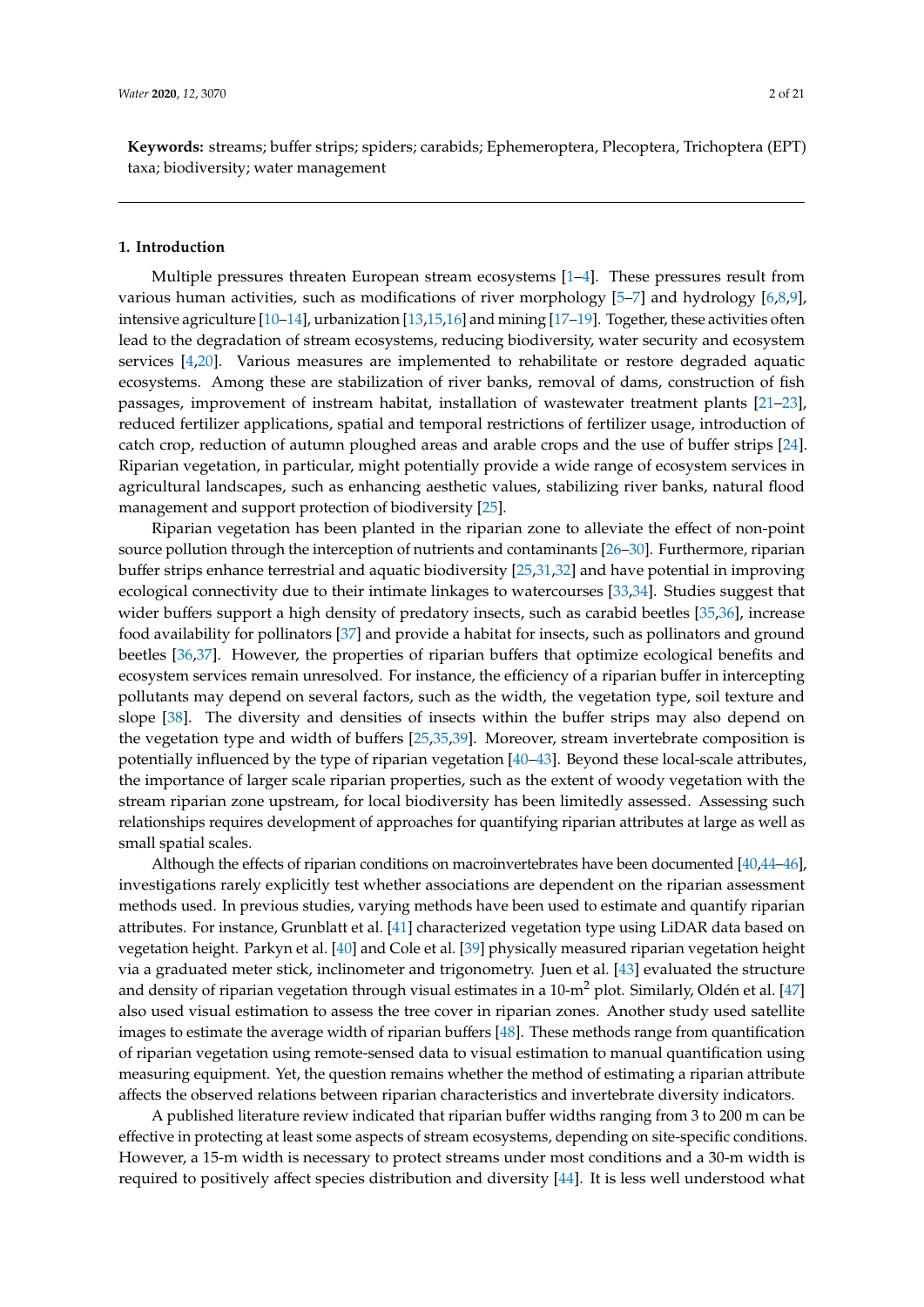benefits small patches of woody riparian vegetation can provide in a heavily degraded landscape for invertebrate biodiversity. Here, we present the results from a study combining field-sampled data with geographic information system (GIS)-based quantification of riparian attributes to investigate if riparian attributes at both local and larger scales can be associated with the diversity of both stream-living macroinvertebrates and terrestrial invertebrate predators (spiders and carabid beetles). We focus especially on the diversity of "EPT taxa", comprising three groups of freshwater taxa (Ephemeroptera, Plecoptera and Trichoptera) known to be sensitive to environmental change and widely used in stream bioassessment for assessing anthropogenic impacts [\[49–](#page-17-12)[54\]](#page-17-13). We further evaluated whether associations between riparian attributes and invertebrate diversity are method dependent (i.e., visual estimation, in situ measurements and estimation from GIS data). We present a case study in the Zwalm river basin (Flanders, Belgium), which is characterized by a predominantly agricultural landscape with several human settlements but with woody riparian vegetation limited to a number of small patches, and thus provides an ideal setting for evaluating the potential for a network of woody riparian vegetation patches to support terrestrial and freshwater invertebrate diversity in heavily impacted landscapes.

#### **2. Materials and Methods**

# *2.1. Study Area*

The Zwalm river basin is situated in the south-western part of Flanders (Belgium), has a total catchment area of 117 km<sup>2</sup> (Figure [1\)](#page-3-0) [\[55\]](#page-17-14) and is dominated by sandy loam [\[56\]](#page-18-0). Annual rainfall ranges between 700 and 1000 mm [\[57\]](#page-18-1). Climatic conditions can be categorized as humid temperate [\[56,](#page-18-0)[58\]](#page-18-2). Despite the Flanders region being generally flat, the topography of the basin is best described as rolling hills, mild slopes and altitudinal differences of up to 150 m [\[56](#page-18-0)[,59\]](#page-18-3). These attributes have strong amenity values and offer opportunities for recreation and tourism. The land use within the basin is mainly agriculture (arable crops and pasture) with about 10% urban land cover [\[56](#page-18-0)[,59\]](#page-18-3). The Zwalm river forms the main stem of the catchment and has a length of 22 km before flowing into the larger river Scheldt [\[57,](#page-18-1)[60\]](#page-18-4). At the confluence, the Zwalm river has an average discharge of about 1 m<sup>3</sup> s<sup>-1</sup> with a very irregular regime (i.e., minimum and maximum flows ranging from below 0.3 m<sup>3</sup> s<sup>-1</sup> during summer to  $4.7 \text{ m}^3 \text{ s}^{-1}$  during the rainy periods) [\[55\]](#page-17-14).

Despite the recognition of the Zwalm basin as a biodiverse region in Flanders, stream conditions within the basin are not without issues. For instance, soil erosion is one of the most significant processes which results in considerable transport of sediments throughout the river system [\[59\]](#page-18-3). The presence of a weir impedes migration of several organisms (e.g., eel). Many parts of the river are still contaminated by untreated urban wastewater and diffuse pollution from agricultural land [\[59\]](#page-18-3).

# *2.2. Data Collection*

#### 2.2.1. Site Selection

This study was performed in the context of the ERA-NET BiodivERsA project CROSSLINK project (see Burdon et al. [\[46\]](#page-17-8)) and employed the common CROSSLINK tiered sampling design. Firstly, the paired approach focused on the immediate local implications of the presence of woody riparian vegetation. We sampled 12 streams flowing through an impacted (predominantly agricultural) landscape and 9 of those streams had two paired sites: an upstream site with no riparian buffer and a downstream site with a riparian buffer (i.e., leading 18 sites in total). Secondly, the network approach testing aspects of longitudinal connectivity involved 14 additional sites distributed throughout the river network (e.g., upstream and downstream of the site pairs). Within these sites, two site types are included: least-disturbed headwater reference sites and more degraded downstream matrix sites. The latter sites show the potential cumulative impacts of catchment land uses. There were, however, exceptions to this design in the Zwalm River basin case study. The majority of woody riparian buffers in the Zwalm River network were located at the headwaters of streams. This means that either the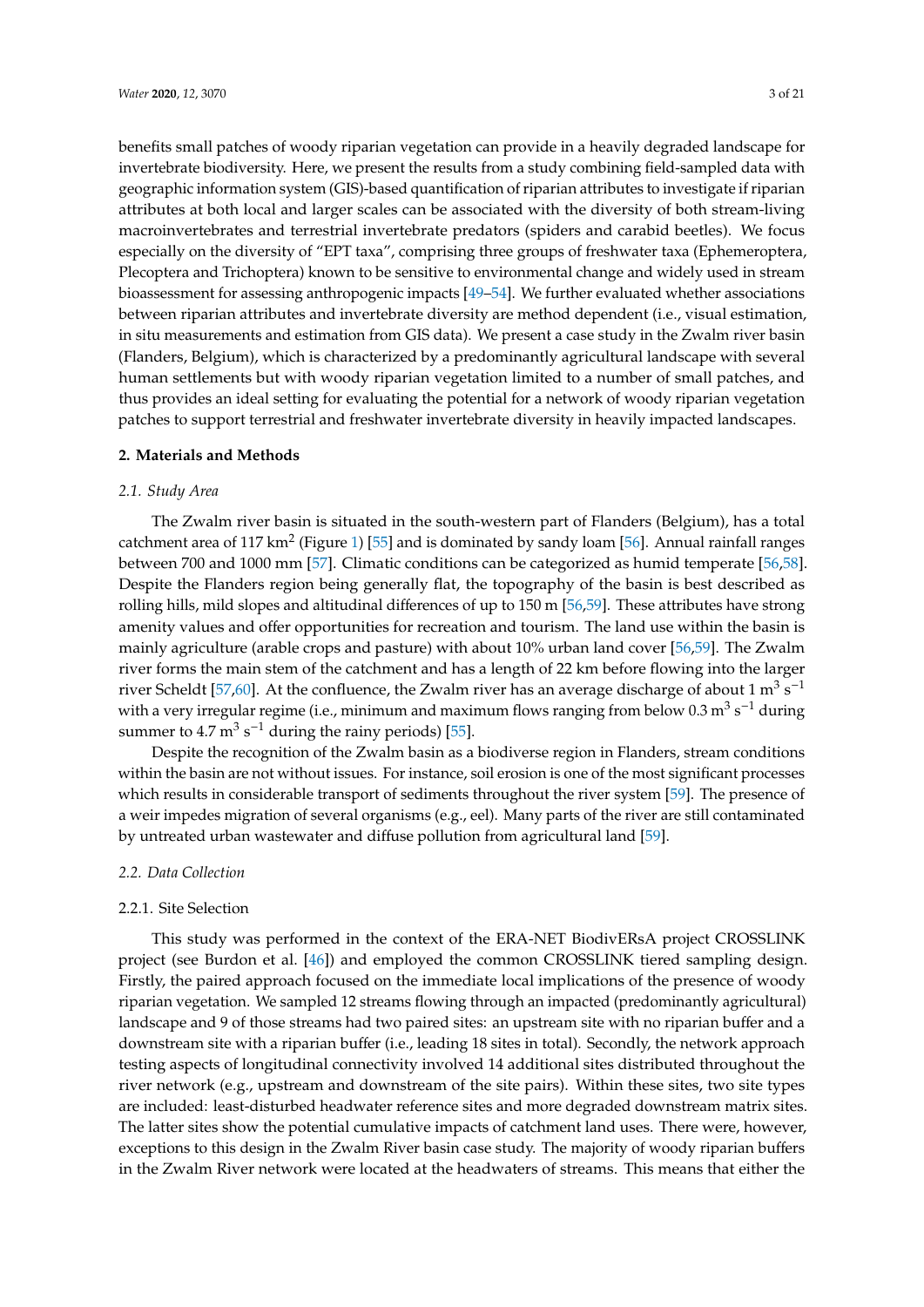stream source was located within the woody riparian buffer or the upstream unbuffered reach only had intermittent flows and thus violated the site selection criteria (cf. Burdon et al. [\[46\]](#page-17-8)). Hence, additional downstream matrix sites were used as surrogates for the unbuffered reach in four site pairs. In the Zwalm basin, there were five least-disturbed sites (Lds), nine paired sites (buffered (Bf) and unbuffered (Ubf) sites) and nine downstream matrix sites (Lon).

<span id="page-3-0"></span>

**Figure 1.** Locations of the sampling sites within the Zwalm River basin.

# 2.2.2. Riparian Characterisation

Three methods were used to characterize the riparian attributes of each study site: a quick variety of riparian attributes in six plots  $(10 \times 5 \text{ m})$  and quantification based on GIS data. Detailed information on the quick and quantitative riparian assessment are presented in Burdon et al. [46]. Both surveys were carried out in late spring of 2018 from 22 May to 18 June, when leaf-out was complete for all tree/shrub species and targeted both banks. A summary of the different riparian attributes is presented in Table S1.  $\blacksquare$ assessment method resulting in a qualitative index, quantitative assessment focused on measuring a

Quick Assessment—Riparian condition was surveyed by using an assessment of 13 qualitative attributes, including shading of water, buffer width, buffer intactness, vegetation component of buffer and adjacent land, bank stability, livestock access, riparian soil denitrification potential, land slope, groundcover of buffer and/or adjacent land, soil drainage and rills/channel. This assessment follows the protocol described by Harding et al. [61], which was adapted to European conditions (Table S2). Attributes were graded from poor (1) to excellent (5) on each bank over the habitat assessment reach (50 m). Subsequently, at each study site, bank scores were averaged to provide a single value for riparian condition.  $\mathcal{L}$  is the  $\mathcal{L}$  matrix were located at the headwaters of  $\mathcal{L}$  at the headwaters of  $\mathcal{L}$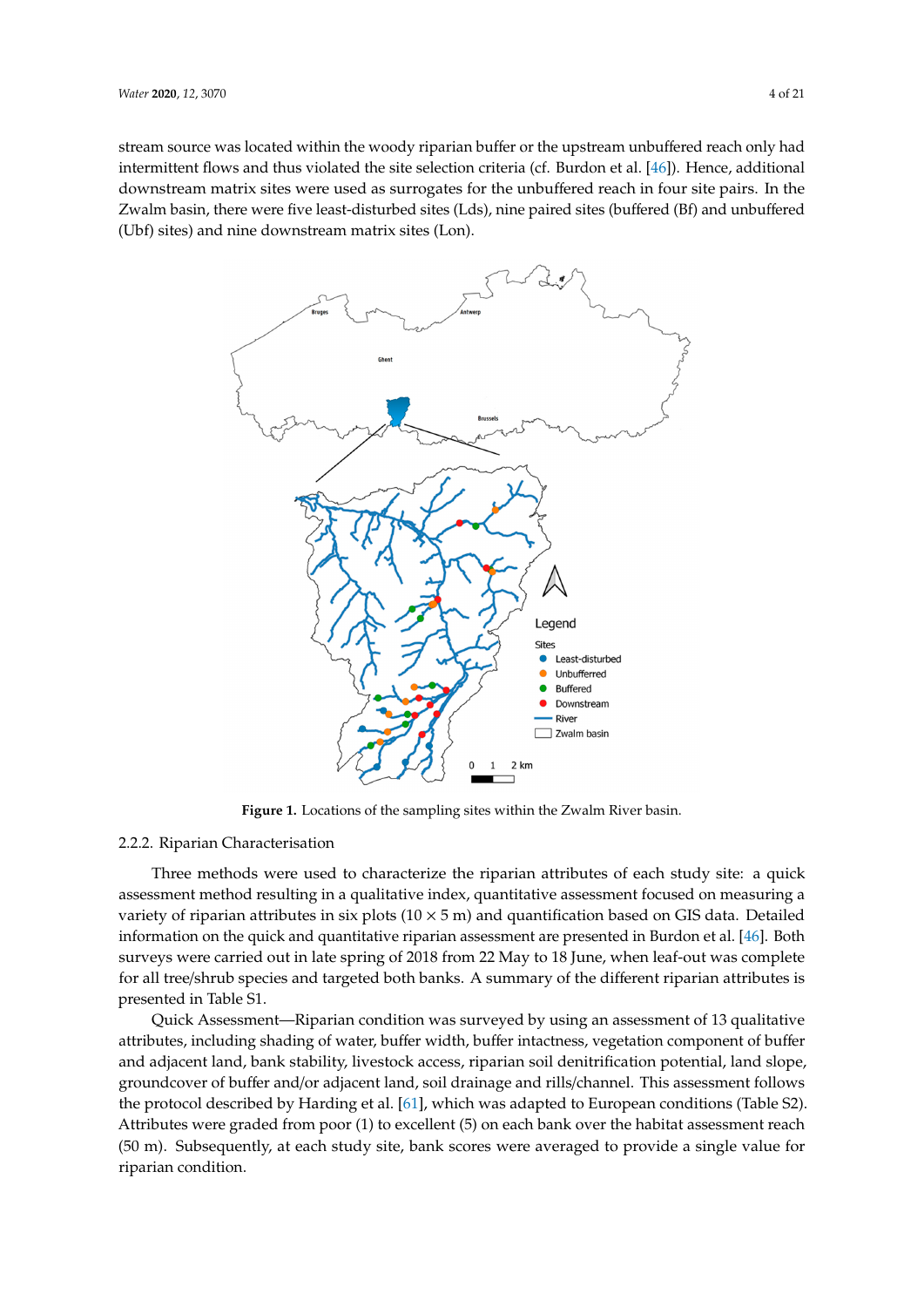Quantitative assessment—Riparian habitat characteristics were surveyed in the riparian zones adjacent to the habitat assessment reach (50 m) at each study site. Six 50-m<sup>2</sup> rectangular plots  $(10 \text{ m} \times 5 \text{ m})$  were used to describe vegetation characteristics. These plots were located close to the stream edge, did not overlap and spread across the habitat assessment reach, capturing the full heterogeneity present at the study sites (Figure S1). For each plot, the pooled cover (% area) of different vegetation/habitat categories was estimated: managed short grasses (e.g., grazed or mown); unmanaged grasses and long grasses, including rushes and sedges; herbs and herbaceous vegetation, including forbs; mosses and lichens growing on the ground; small trees and shrubs (diameter at breast height (DBH) <5 cm); rocks and bedrock; bare ground; plant litter including leaves; other (e.g., roads, fences and embankments). The cover of each category was estimated as a vertical projection on to a horizontal plane (i.e., the ground). If plants in one category occurred in multiple layers then only the vertical projection on the ground was considered. Furthermore, the trees with DBH  $\geq$ 5 cm and their circumference at breast height (~130 cm) were identified and measured in each plot. Trees were identified to the species level using a local identification guide [\[62\]](#page-18-6). Canopy cover was also measured at zenith from the center of each plot (Figure S1) using the smartphone app "CanopyApp" (University of New Hampshire, Durham, NH, USA). Measurements in each plot were averaged to provide a single value of riparian attributes in each site. Moreover, tree richness and abundance were calculated, which are the total number and count of tree species per site, respectively.

Quantification based on GIS data—Riparian characterization of each site was also obtained from GIS data using different spatial units. Four spatial units were used: Loc300mUP, which is the polygon 300 m upstream of the sampling sites (i.e., the recorded coordinates) with 50-m width on each stream bank, Loc200mUP which is the polygon 67 and 133 m downstream and upstream, respectively, of the sampling sites (resulting in a total of 200 m length) with 25-m width on each stream bank, Loc100mUP which is the polygon 33 and 67 m downstream and upstream, respectively, of the sampling sites (resulting in a total of 100 m length) with 25-m width on each stream bank and RipCatch100, which is the whole riparian corridor upstream of the sampling sites with 50-m width on each side of the stream. The different riparian conditions quantified from GIS data are the land use, tree cover area and density, width of riparian woody vegetation patches and the average distance between riparian tree blocks upstream of a sampling site (Table [1\)](#page-4-0).

| <b>Spatial Units</b>                                                      | Loc100mUP, Units  | Loc200mUP, Units  | Loc300mUP, Units | RipCatch100, Units | <b>GIS Source</b> |  |  |  |
|---------------------------------------------------------------------------|-------------------|-------------------|------------------|--------------------|-------------------|--|--|--|
| Land use                                                                  |                   |                   |                  |                    |                   |  |  |  |
| Agricultural, forest and shrub                                            |                   |                   |                  |                    |                   |  |  |  |
| Pasture and grassland Urban                                               | x, m <sup>2</sup> | x, m <sup>2</sup> | $x, \%$          | $x, \%$            | <b>BKK</b>        |  |  |  |
| and industrial                                                            |                   |                   |                  |                    |                   |  |  |  |
| Wetland and waterbodies                                                   |                   |                   | $x, \%$          | $x, \%$            | <b>BKK</b>        |  |  |  |
| Tree cover                                                                |                   |                   |                  |                    |                   |  |  |  |
| Tree cover area                                                           |                   |                   | $x, \%$          | $x, \%$            | Copernicus        |  |  |  |
| Tree cover density                                                        |                   |                   | $x, \%$          | $x, \%$            | Copernicus        |  |  |  |
| Width of each riparian land use (agricultural, forest, pasture and urban) |                   |                   |                  |                    |                   |  |  |  |
| Min. width                                                                | x, m              | x, m              | x, m             |                    | <b>BKK</b>        |  |  |  |
| Mean width                                                                | x.m               | x, m              | x, m             |                    | BKK               |  |  |  |
| Distance between all riparian                                             |                   |                   |                  |                    |                   |  |  |  |
| forest blocks upstream of a                                               |                   |                   |                  |                    |                   |  |  |  |
| sampling site                                                             |                   |                   |                  |                    |                   |  |  |  |
| Distance between 100 m                                                    |                   |                   |                  | x, m               | <b>BKK</b>        |  |  |  |
| forest blocks                                                             |                   |                   |                  |                    |                   |  |  |  |
| Distance between 50 m                                                     |                   |                   |                  | x, m               | <b>BKK</b>        |  |  |  |
| forest blocks                                                             |                   |                   |                  |                    |                   |  |  |  |
| Distance between 25 m                                                     |                   |                   |                  | x, m               | <b>BKK</b>        |  |  |  |
| forest blocks                                                             |                   |                   |                  |                    |                   |  |  |  |

<span id="page-4-0"></span>**Table 1.** The spatial units and the quantified riparian attributes considered in this study. Quantified attributes are indicated with x.

Note: BKK is a 1-m resolution land cover dataset obtained in 2015 [\[63\]](#page-18-7). Copernicus is a 20-m resolution land cover dataset [\[64\]](#page-18-8).

#### 2.2.3. Other Environmental Variables

For each site, a set of environmental variables was quantified in addition to the riparian characteristics: catchment size, total inorganic nitrogen (ammonium-, nitrite- and nitrate-nitrogen),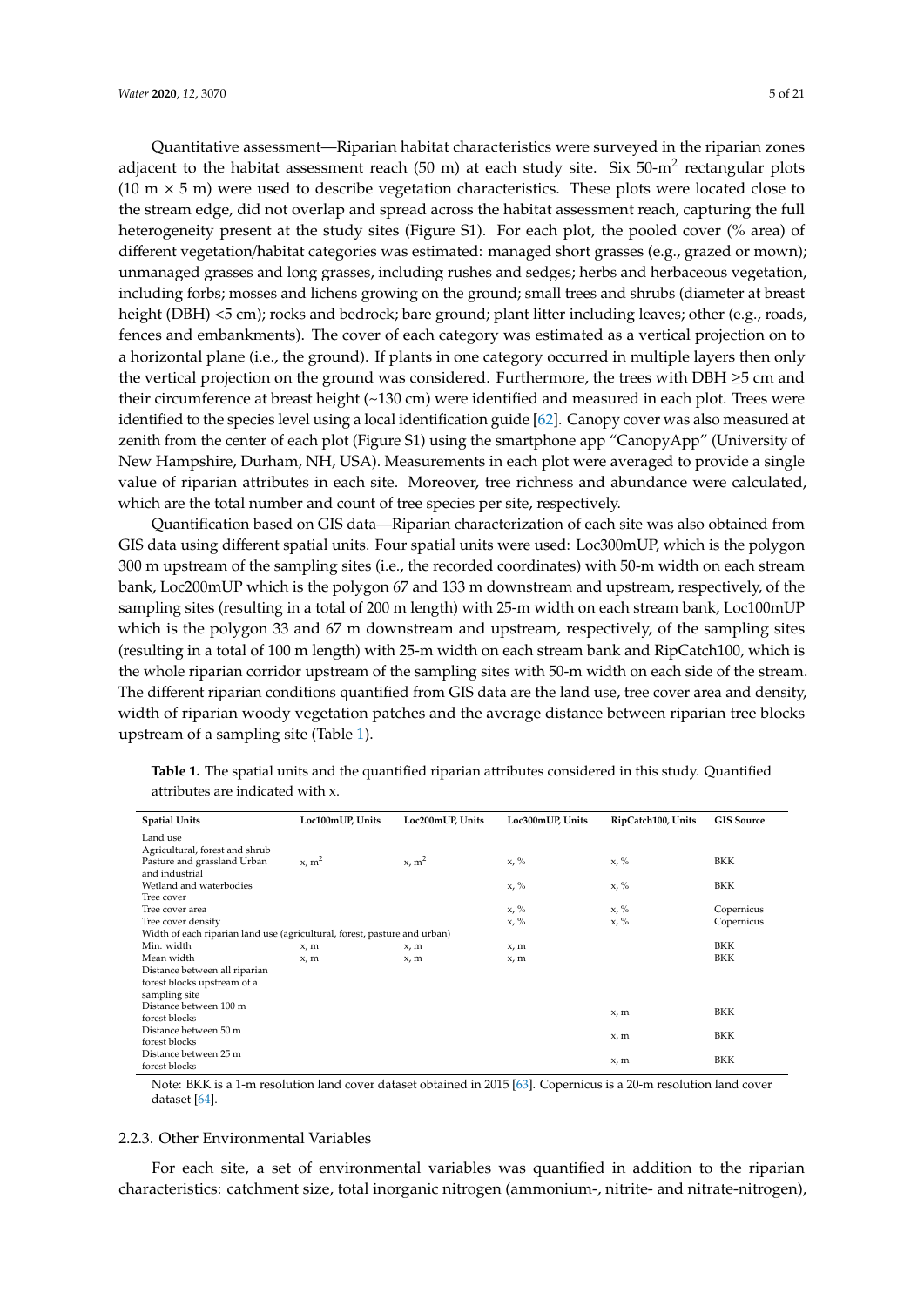total phosphorus, biological oxygen demand, water pH, dissolved oxygen saturation, conductivity, water temperature, average stream width and percentage of fine sediments. The catchment size was calculated using the 5-m resolution Digital Elevation Model (DEM) [\[65\]](#page-18-9). Water samples were collected during the autumn of 2017 and analyzed for total inorganic nitrogen, total phosphorus and biological oxygen demand following a standard method [\[66\]](#page-18-10). In situ measurements were performed for pH, dissolved oxygen saturation, water temperature and specific conductivity of water using the YSI probes (YSI 6600 V2 and YSI 6600 V1, Yellow Springs, OH, USA) and WTW probe (Three-Multi 3430 IDS, WTW GmbH, Weilheim, Germany). Cross-sectional measurements of stream width were recorded in 5–6 transects that were distributed in a stratified random approach throughout the 50-m reach. "Wolman walk" methodology [\[67\]](#page-18-11) was performed to determine the percentage of fine sediments (silt and clay). For details, we refer to Burdon et al. [\[46\]](#page-17-8).

## <span id="page-5-0"></span>*2.3. Invertebrate Collection*

Riparian invertebrates consumers—We collected two groups of invertebrates commonly found in riparian zones that are known to predate on aquatic macroinvertebrates: arachnids (web-building and free-living spiders) and ground beetles (carabid) [\[68\]](#page-18-12). Sampling occurred in dry weather conditions during the spring between 22 May and 19 June, 2018. The sampling method used a semi-quantitative approach involving visual searches and collection by a hand net to obtain a relative indication of abundances (see Burdon et al. [\[46\]](#page-17-8)). Both banks were surveyed over the habitat assessment reach using the same plots (i.e.,  $5 \times 10$  m =  $50$  m<sup>2</sup>) described above for riparian habitat quantitative assessment. The maximum total area searched was the plot area (i.e., 50 m<sup>2</sup>), but the area searched can be a fraction of 50  $m<sup>2</sup>$  recorded from the plot boundaries. Whenever possible, 6 plots were searched. Five and ten minutes of sweep-netting and visual search were implemented by 1 and 2 persons, respectively. The searching of invertebrates was systematically started from the shoreline (i.e., near the water's edge), with each collector following a transect parallel to stream edge moving further from the stream's edge. Attempts were made to standardize the allocation of effort to reflect the proportion of different habitat types present. We calculated the "Catch per unit effort" (CPUE), which is a relative measure of abundance and richness allowing comparison between sites (Equation (1)). For details, we refer to the supporting information in Burdon et al. [\[46\]](#page-17-8).

$$
CPUE = \frac{No. of invertebrates}{(Total area sampled.Duration of sampling)}
$$
 (1)

Macroinvertebrates—Aquatic macroinvertebrates were sampled at each sampling site within a 30-m stretch of flowing water. The sampling area comprised the entire stream width along the predefined reach but efforts were made to ensure that sampling did not include areas that were dry in the recent past. We quantitatively sampled macroinvertebrates with a Surber sampler, which is a quadrant of 0.0625 m<sup>2</sup> (25  $\times$  25 cm) to which a 500-µm mesh net is attached. A total of six replicate subsamples were collected in the sampling reach, i.e., three from erosional/riffle-run habitats and three from depositional/run-pool habitats. Sampling effort was standardized for 60 s, during which the bed substrate was disturbed to a maximum depth of 10 cm from the surface of the streambed. All subsamples were pooled together. The pooled macroinvertebrate sample was sieved (500-µm mesh) and sorted and then preserved in 10-mL tubes with 96% ethanol to reach a final concentration of 70%. Samples were identified under a stereomicroscope to the species level for Ephemeroptera, Plecoptera and Trichoptera (EPT) taxa and for several insects, gastropods and isopods, Hirudinea and Turbellaria family level for a few insects (i.e., Scirtidae, some Chironomidae, Tabanidae and Dytiscidae) and oligochaetes and genus level for the rest of the taxa using the taxonomic guides of Nilsson [\[69\]](#page-18-13), Nilsson [\[70\]](#page-18-14) and de Pauw and Vannevel [\[71\]](#page-18-15).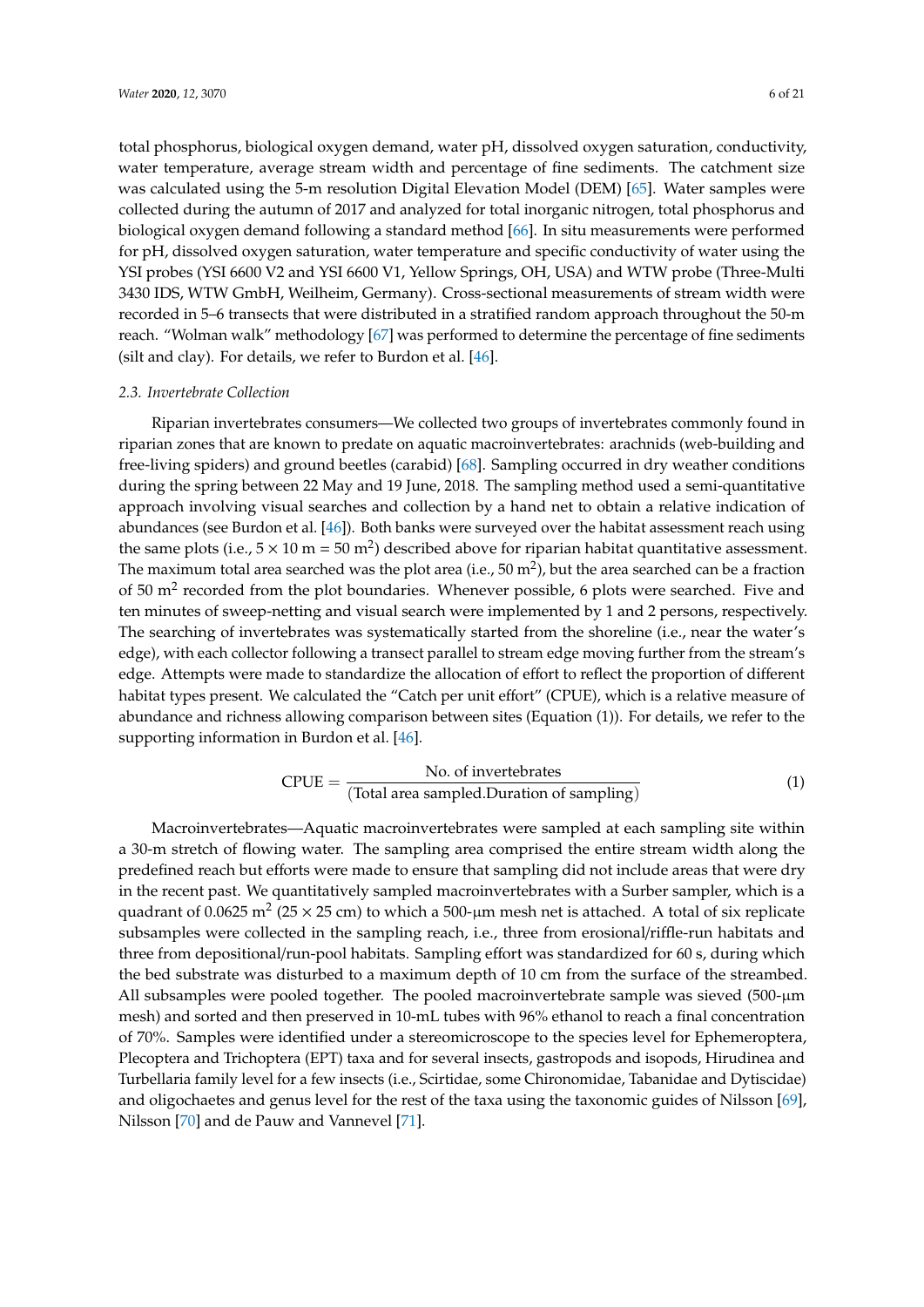#### *2.4. Diversity Indices*

We calculated a standard set of diversity metrics for each site: *macroinvertebrate richness*, which is the number of stream macroinvertebrate taxa per sample; *macroinvertebrate abundance*, which is the number of individual stream macroinvertebrates in a sample; *Ephemeroptera, Plecoptera, Trichoptera (EPT) richness*, which is the number of EPT taxa in a sample; *EPT abundance*, which is the number of individual EPT taxa in a sample; *insect richness*, which is the number of stream insect taxa in a sample; *percent stream insect*, which is the proportion of insects in a sample; No.1 in Table [2.](#page-6-0) Diversity indices for stream macroinvertebrates were also determined for each site: the *Shannon–Wiener index* incorporates both richness and evenness components of biodiversity [\[72\]](#page-18-16), No.2 in Table [2;](#page-6-0) the *Simpson index* is an index that gives more weight to common or dominant species [\[73\]](#page-18-17), No.3 in Table [2;](#page-6-0) *Pielou's evenness index* quantifies how numerically equal the community is [\[74\]](#page-18-18), No.4 in Table [2;](#page-6-0) the *Margalef diversity index (d)* measures species richness [\[75\]](#page-18-19), No.5 in Table [2.](#page-6-0) Lastly, metrics for terrestrial invertebrates (spider and carabids) were computed for each site: *catch per unit e*ff*ort (CPUE) in terms of abundance*, which is the number of individual invertebrates per m<sup>2</sup> and per hour; *CPUE in terms of richness*, which is the number of invertebrates taxa per  $m<sup>2</sup>$  and per hour (see Equation (1)).

<span id="page-6-0"></span>

| <b>Table 2.</b> Equations of different indices, where $p_i$ is the proportion of individuals found of taxon <i>i</i> , <i>S</i> is |
|------------------------------------------------------------------------------------------------------------------------------------|
| the total number of taxa and $N$ is the total number of individuals.                                                               |

| Indices                                                          | Equation                                                                                                                   | No.    |
|------------------------------------------------------------------|----------------------------------------------------------------------------------------------------------------------------|--------|
| % Insect                                                         | $\%$ Insect = $\frac{\text{Number of individual insects} \times 100}{\text{Total number of individual macroinvertebates}}$ |        |
| Shannon–Wiener index $(H')$                                      | $H' = -\sum_{i=1} p_i \ln p_i$                                                                                             |        |
| Simpson's index $(D)$                                            | $D = \sum_{i=1}^{5} p_i^2$                                                                                                 | 3      |
| Pielou's evenness index $(I')$<br>Margalef diversity index $(d)$ | $d = \frac{\overline{H}'}{\overline{\ln S}}$<br>$d = \frac{\overline{S-1}}{\overline{\ln N}}$                              | 4<br>5 |

# *2.5. Data Analysis*

#### 2.5.1. Riparian Attributes and Diversity Metrics: Differences between Site Types

To visualize the differences in both riparian attribute data and biodiversity metrics among site types, boxplots of the site types were plotted as a function of the riparian attributes and invertebrate indices.

#### 2.5.2. Relationships between Riparian Attributes and Diversity: Linear Regression Models

To relate each diversity metric (cf. Section [2.3\)](#page-5-0) in response to each riparian attribute (Table S1), linear regression models (LM) were fitted. Linear regression models are widely applied and easy to implement and interpret [\[76,](#page-18-20)[77\]](#page-18-21). It assumes linearity between dependent and independent variables. "Forward addition" was applied as a model selection procedure to determine whether the diversity metric was only associated with the riparian attribute or also related to the site type (i.e., least-disturbed sites, buffered and unbuffered sites and downstream sites)—i.e., first, the model was fitted with each riparian attribute; if it was significant at 5% level of significance, the "site type" was added in the model. The term "site type" entered the model as a nominal factor variable. All parameters in the linear regression were estimated using maximum likelihood [\[76\]](#page-18-20). To visualize the model, the results of the LM were visualized as the estimated mean of the diversity metric as a function of the selected riparian attribute.

Model assumptions were assessed by plotting the deviance residuals against fitted values to assess homogeneity and correctness of the mean model. All statistical tests were performed at the 5% level of significance. All analyses were performed with R software [\[78\]](#page-19-0).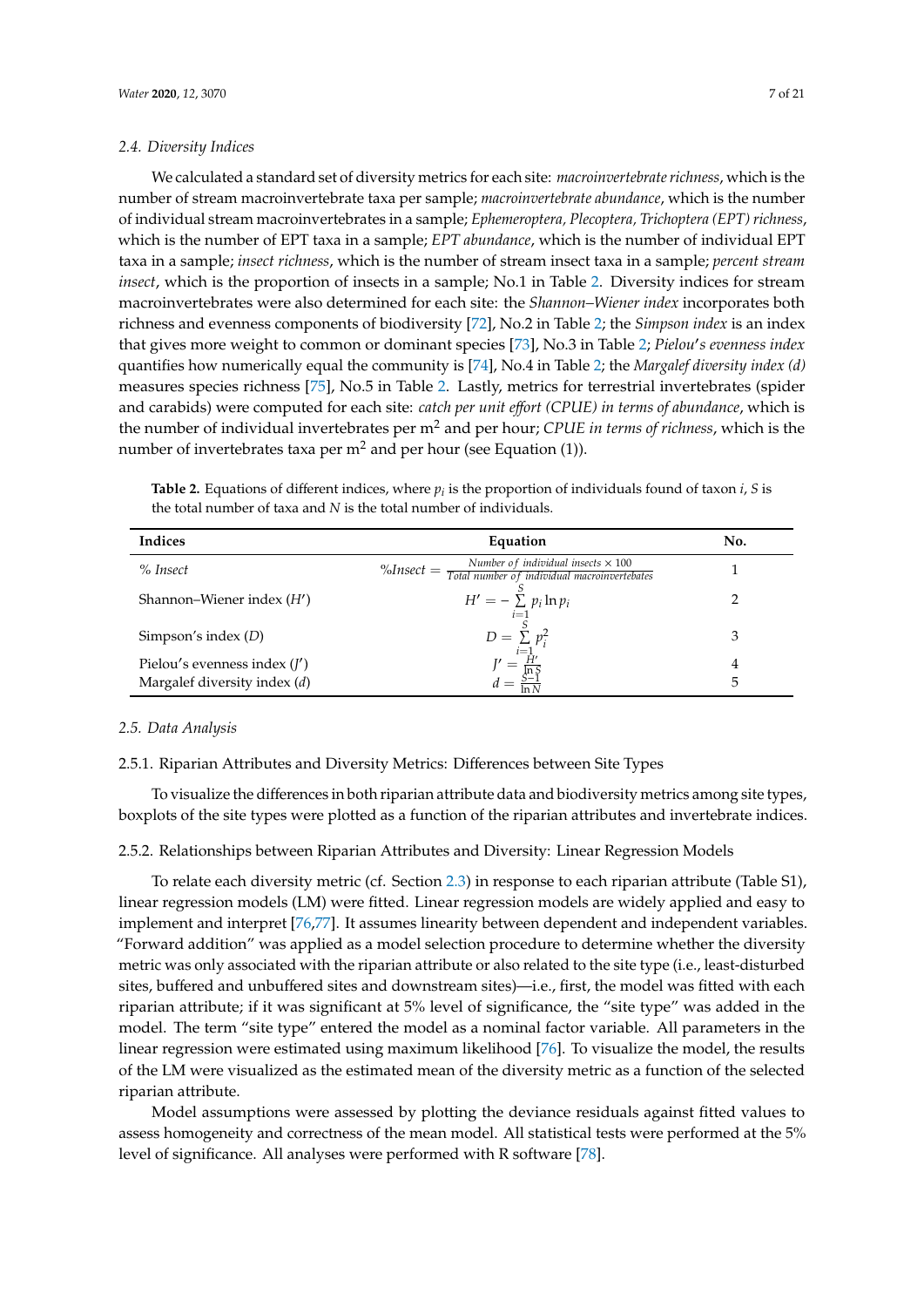# 2.5.3. Redundancy Analysis

EPT taxa were associated with many riparian attributes and ordination analyses were used to (1) determine the riparian attribute that best explains the variability of EPT taxa occurrences and (2) explore the relationships between the occurrences of EPT taxa and the other environmental variables. We applied detrended correspondence analysis (DCA) to test whether a linear method or unimodal method was preferred. If the Length of Gradient (LoG) is higher than 3, a unimodal method is needed (i.e., canonical correspondence analysis), whereas if the LoG is smaller than 3, a linear method is designated (i.e., redundancy analysis (RDA)) [\[79\]](#page-19-1). As the LoG was lower than 3, RDA was implemented. RDA is a direct gradient analysis that accounts for multiple response variables and explanatory variables and attempts to effectively ordinate objects on axes that are built to maximize their relationship to the linear combinations of the explanatory variables [\[80\]](#page-19-2). All the other environmental variables and the riparian attributes that are statistically associated with EPT richness were initially included in the model. To reduce or eliminate multicollinearity in the model, we calculated the variance inflation factor (VIF) of each variable. Subsequently, the variable with the highest VIF was dropped. This process was repeated until the VIF of all variables was lower than 4 [\[81\]](#page-19-3). The analysis was performed using the vegan package [\[82\]](#page-19-4) and R software [\[78\]](#page-19-0).

### **3. Results**

#### *3.1. Riparian Characteristics*

#### 3.1.1. Implications of Spatial Resolution and Data Collection Methods

Riparian attributes varied among each other (Figure S2, Table S1). For instance, area of forest varied when quantified using GIS of the same spatial units but of different resolution (1-m and 20-m resolution) (Figure S2d,e). Between different spatial units, the percentage of forest area at least-disturbed sites was higher in the larger (RipCatch100m) than in smaller spatial unit (Loc300mUP) (Figure S2d–f). The coverage of trees was more pronounced in the least-disturbed sites and buffered sites in both the quick assessment and quantitative methods (Figure S2a–c,i) than in the GIS-based method (Figure S2d–h). The mean widths of forest and shrub in spatial units Loc200mUP and Loc300mUP were slightly different with respect to the site types (Figure S2g,h).

# 3.1.2. Differences among Site Types

Riparian attributes also varied between site types (Figure S2). Buffer vegetation, percent tree coverage, tree abundance and tree richness differed among site types. These riparian attributes were quantified based on the quick assessment and quantitative methods. The percentages of forest area quantified from GIS data were generally higher at the least-disturbed sites than other site types (Figure S2d–f). The riparian forests were also generally wider in least-disturbed sites than other site types (Figure S2g,h) and most narrow at the downstream sites (Figure S2h). The median forest coverage of the whole riparian corridor upstream of a sampling site (RipCatch100m) was almost the same between the unbuffered, buffered and downstream site types due to their close spatial proximity and the general limited area of riparian forests in the catchment scale. It was also observed that both the least-disturbed sites and buffered sites were more diverse with riparian tree species (quantified by six plots of  $50\text{-m}^2$  area) compared to other site types.

# *3.2. Invertebrates*

A total of 74 stream macroinvertebrate taxa and 45,495 individuals were found and identified in the Zwalm River basin during the spring of 2018 (Table S3). The number of individuals was lower in the least-disturbed sites compared to the unbuffered sites (Figure [2a](#page-8-0)). Many of the unbuffered sites were dominated by chironomids, gammarids and oligochaetes. On the other hand, stream macroinvertebrate taxa were the most diverse at the least-disturbed sites (Figure [2b](#page-8-0)). We found a total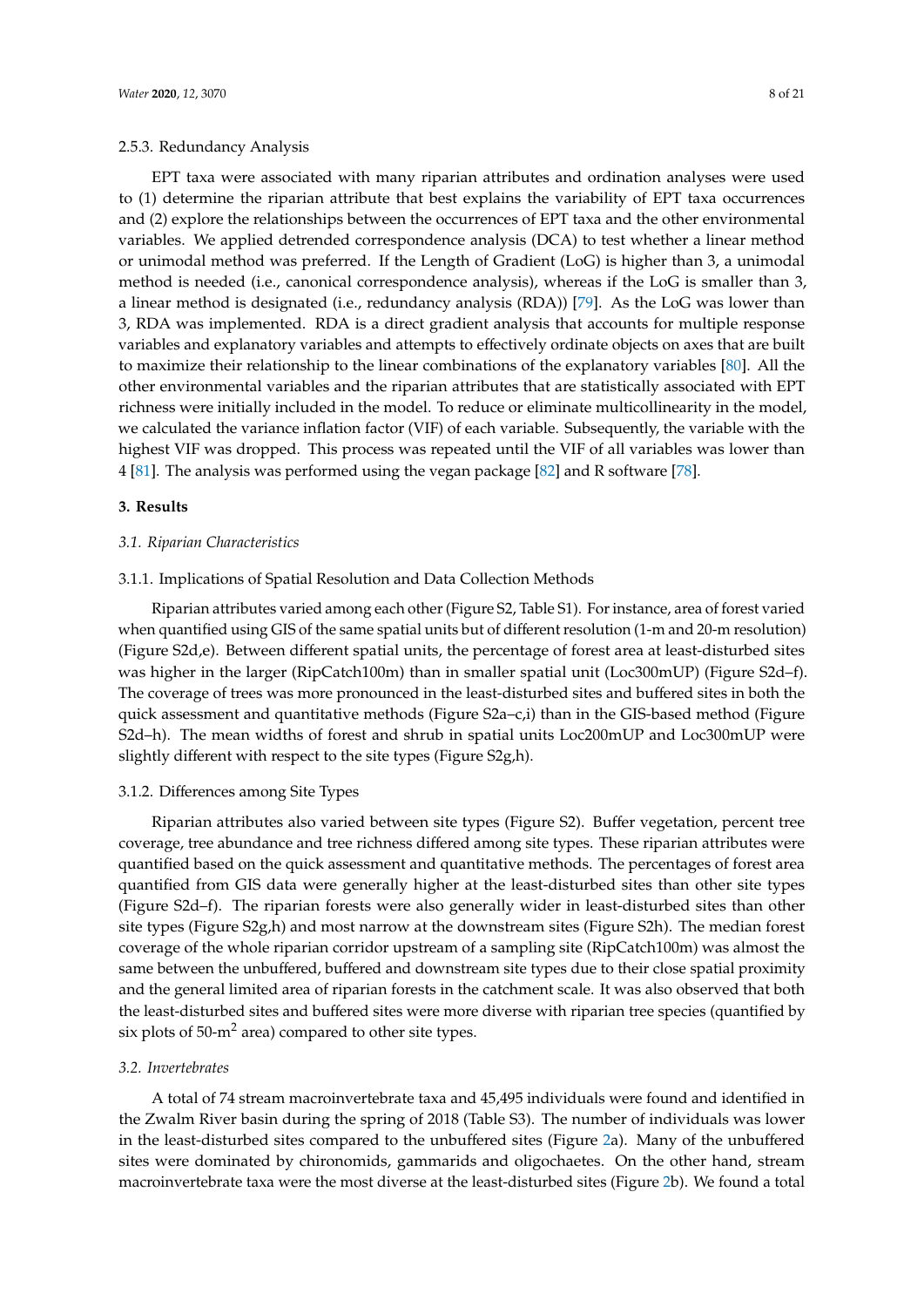of 20 Ephemeroptera, Plecoptera and Trichoptera (EPT) taxa, totaling 1577 individuals. They were abundant in unbuffered and least-disturbed sites while they showed higher diversity in both buffered and least-disturbed sites (Figure [2c](#page-8-0),d). Buffered sites had lower number of EPT taxa individuals than least-disturbed sites. EPT richness was also different between least-disturbed sites and downstream sites. The high abundance of EPT taxa in unbuffered sites was attributed to high densities of *Baetis rhodani* (Ephemeroptera: Baetidae) and *Chaetopteryx villosa* (Trichoptera: Limnephilidae). Concerning spiders and carabids, we found a total of 2303 individuals and 81 taxa, of which 31 taxa were carabids (Table S4). Both web building and free-living spiders were found. We found that diversity of our terrestrial invertebrate predator groups was lowest in least-disturbed sites, whereas abundance was greatest at downstream sites (Figure [2e](#page-8-0),f). The most abundant taxa were Agelenidae, Araneidae, Linyphiidae and Theridiidae. *Water* **2020**, *12*, x FOR PEER REVIEW 10 of 22

<span id="page-8-0"></span>

**Figure 2.** Boxplots of stream macroinvertebrate abundance (**a**), stream macroinvertebrate richness (**b**), Ephemeroptera, Plecoptera and Trichoptera (EPT) abundance (c), EPT richness (**d**), catch per unit effort (CPUE)—terrestrial invertebrate abundance m<sup>−2</sup> h<sup>−1</sup> (e) and CPUE—terrestrial invertebrate richness  $m^{-2}$  h<sup>-1</sup> (f), with respect to the site types lds (least-disturbed sites), ubf (unbuffered), bf (buffered) and lon (downstream).

# *3.3. Relationships between Riparian Attributes and Invertebrate Diversity Metrics 3.3. Relationships between Riparian Attributes and Invertebrate Diversity Metrics*

Among the metrics, EPT richness showed the strongest responses and was mainly associated  $\frac{1}{2}$ with riparian attributes obtained from quick assessment methods and GIS-based methods (Table [3,](#page-10-0) with riparity of the state of the state of the state of the state of the state of the state of the state of the state of the s Table S5). In general, EPT richness was positively related to the coverage of trees present in the Table S5). In general, EPT richness was positively related to the coverage of trees present in the riparian zone. Specifically, EPT richness increased with increasing buffer width and riparian condition index<br> $Z_{\text{max}}$ (RCI) and was higher at least-disturbed sites than other site types (Table [3,](#page-10-0) Figure [3a](#page-9-0)). EPT richness<br>Condition in the little site of the little site of the little site of 200, 200, and it is the little site of the little was, furthermore, positively associated with the forest area and width at  $100-300$  m upstream and full  $\cdot$ m upstream and full riparian corridor and was also higher in least-disturbed sites compared to other riparian corridor and was also higher in least-disturbed sites compared to other site types (Table [3,](#page-10-0) Figure [3b](#page-9-0)–e). At varying groundcover quality (for buffer and adjacent), EPT richness was higher at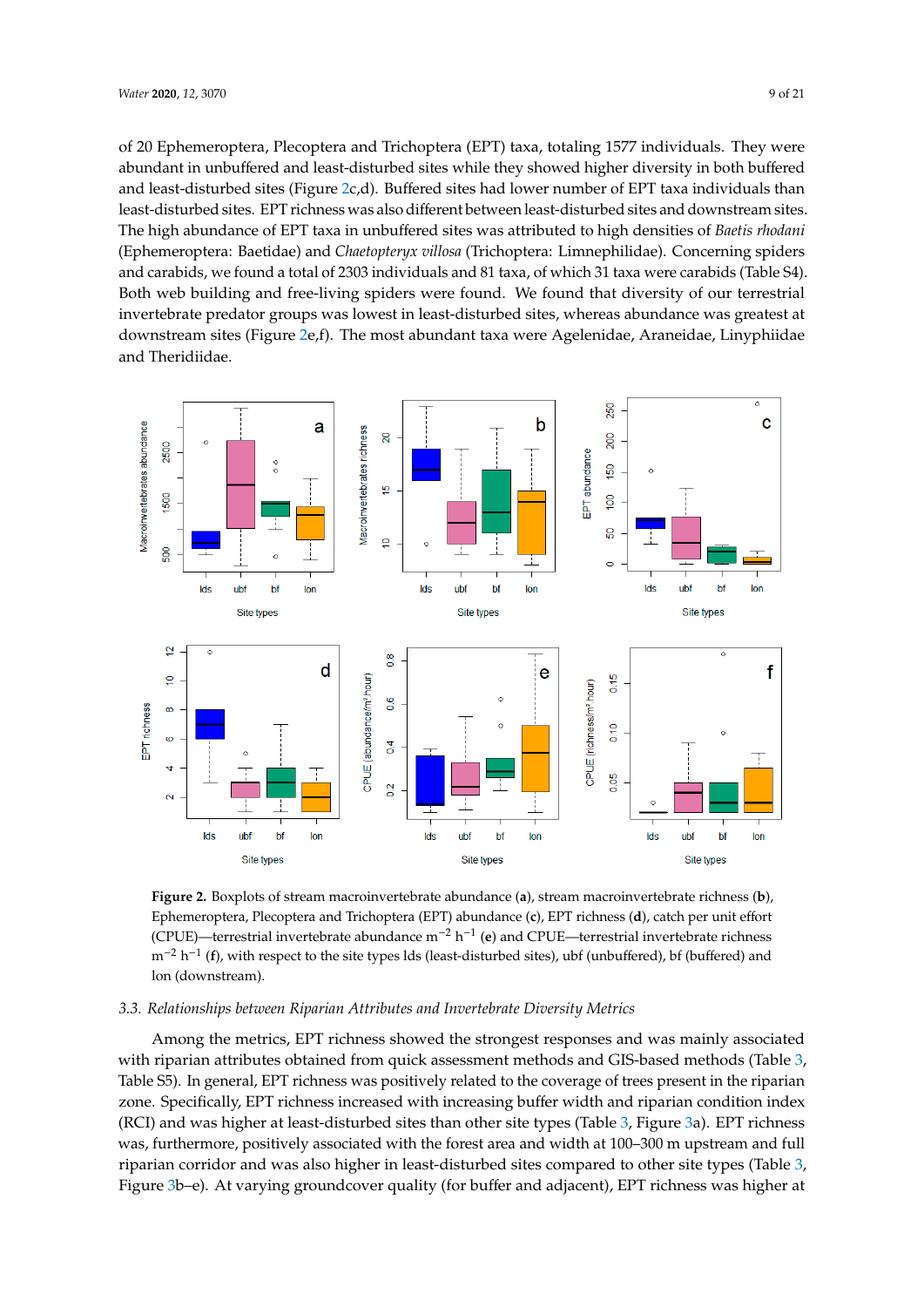<span id="page-9-1"></span>least-disturbed sites than other site types (Table [3\)](#page-10-0). The Margalef index increased with increasing groundcover quality (Table [3,](#page-10-0) Figure S3a,b). The Margalef index was positively associated with the percentage of tree cover. Particularly, it was related to the larger spatial unit riparian data (Loc300mUp and RipCatch100m; Table [3,](#page-10-0) Figure S3c–f). The percentage of insects, the Shannon–Wiener index and Pielou's evenness index increased with higher percentages of unmanaged grass (Table [3\)](#page-10-0). Moreover, the Margalef index and invertebrate and insect richness rose with an increase in riparian soil permeability (in terms of soil drainage, Table [3\)](#page-10-0). The richness-based metrics (i.e., invertebrate, EPT and insect richness and the Margalef index) were positively associated with the share of forest land use 300 m upstream of the sampling site. Richness of terrestrial invertebrate predators was only associated with the quantitative-based method, percent managed grass, wherein terrestrial invertebrates were more diverse if the percentage of managed grass increases. However, terrestrial invertebrate predators were less diverse in unbuffered sites than in the other site types.

<span id="page-9-0"></span>

**Figure 3.** Mean EPT richness in relation to the quick assessment method, buffer width (**a**), and GIS methods, area of trees in spatial units Loc200mUP (**b**), Loc100mUP (**c**); minimum and mean width of  $t$  and the contract of the contract the contract  $(t)$ , and the contract  $(t)$ , maintain and mean when  $c$  trees in spatial unit Loc300mUP ( $(d,e)$ , respectively) are represented by grey lines. Grey dash lines are trees in spatial unit Loc300mUP ((**d**,**e**), respectively) are represented by grey lines. Grey dash lines are the confidence interval and the dots represents the sampling points. The blue line represents the mean  $\frac{1}{\sqrt{2\pi}}$  the confidence interval and the dots represents the sampling points. The final represents the meaning points the meaning points the meaning points. The meaning points the meaning points the meaning points t EPT richness in relation to the respective riparian attribute at least-disturbed site type. The p-values are later and the CF are presented in Table S5. presented in Table S5.**Figure 3.** Mean EPT richness in relation to the quick assessment method, buffer width (**a**), and GIS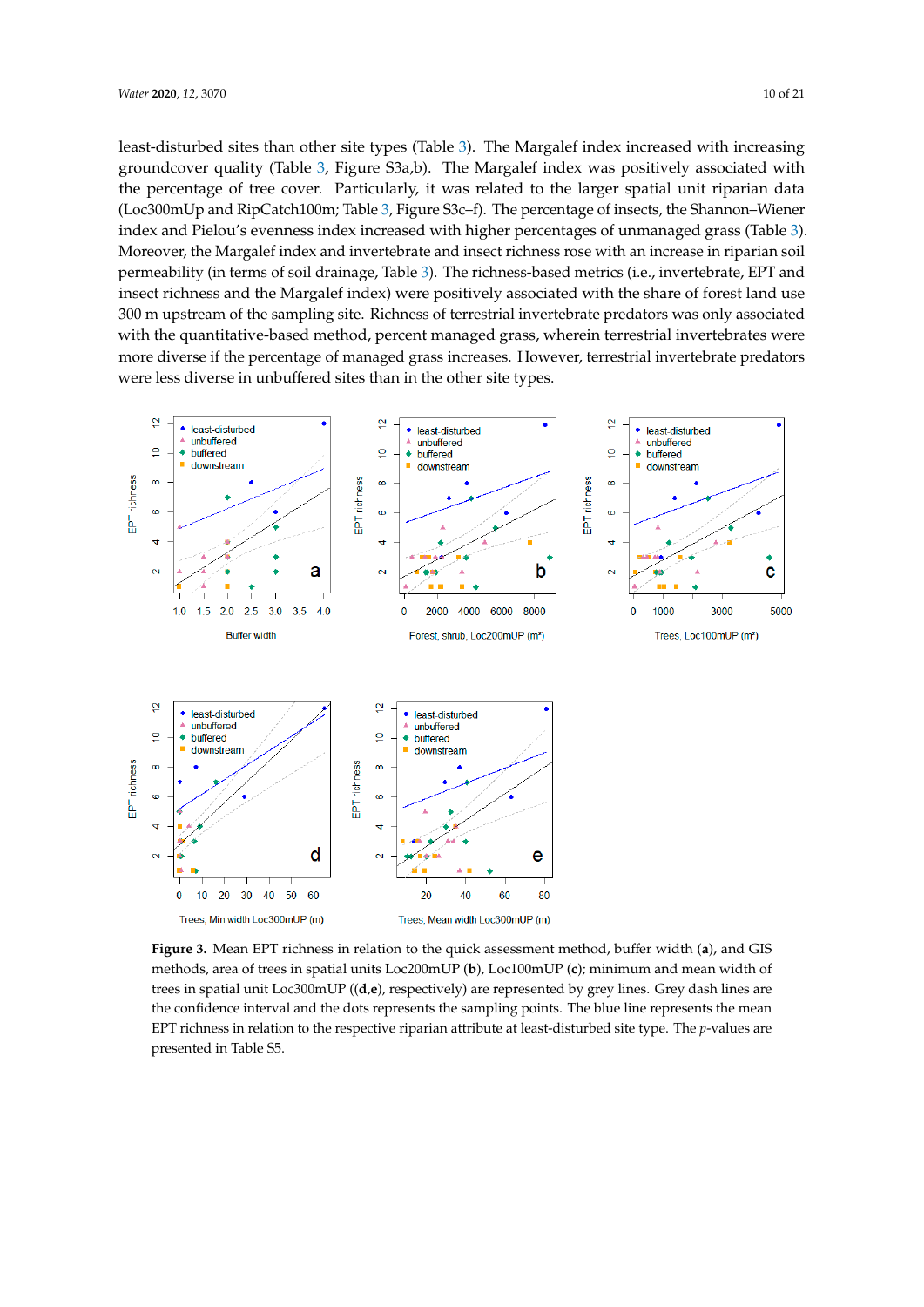Table 3. Overview of associations between each riparian attribute and diversity metric obtained from the linear regression models. Only riparian attributes with significant associations are presented in the table. Black arrow represents statistically significant associations. Blue and red arrows indicate significant difference of site type—least-disturbed sites and unbuffered sites—from the other site types, respectively. Upward and downward arrows signify positive or negative associations, respectively. Graphical representations of selected models are presented in Figure [3](#page-9-1) and Figure S3. The *p*-values are presented in Table S5.

| <b>Riparian Attributes</b>                       | Abundance<br>Inv <sup>1</sup> | Richness<br>Inv <sup>1</sup> | Abundance<br>EPT <sup>2</sup> | Richness<br>EPT <sup>2</sup> | Richness<br>Insects | $%$ Insects | Shannon-Wiener Margalef | Pielou's<br><b>Evenness Index</b> | <b>CPUE</b> (Richness) |
|--------------------------------------------------|-------------------------------|------------------------------|-------------------------------|------------------------------|---------------------|-------------|-------------------------|-----------------------------------|------------------------|
| <b>Ouick Assessment</b>                          |                               |                              |                               |                              |                     |             |                         |                                   |                        |
| Adjacent groundcover                             |                               |                              |                               |                              |                     |             |                         |                                   |                        |
| Buffer groundcover                               |                               |                              |                               |                              |                     |             |                         |                                   |                        |
| Buffer width                                     |                               |                              |                               |                              |                     |             |                         |                                   |                        |
| Soil drainage                                    |                               |                              |                               |                              |                     |             |                         |                                   |                        |
| Riparian Condition Index (RCI)                   |                               |                              |                               |                              |                     |             |                         |                                   |                        |
| Quantitative assessment                          |                               |                              |                               |                              |                     |             |                         |                                   |                        |
| Unmanaged grass (%)                              |                               |                              |                               |                              |                     |             |                         |                                   |                        |
| Managed grass (%)                                |                               |                              |                               |                              |                     |             |                         |                                   | ↑↓                     |
| Quantification based on GIS (spatial units)      |                               |                              |                               |                              |                     |             |                         |                                   |                        |
| Local riparian attributes                        |                               |                              |                               |                              |                     |             |                         |                                   |                        |
| Forest $3$ , shrub (Loc100mUP) (m <sup>2</sup> ) |                               |                              | $\uparrow \uparrow$           | $\uparrow \uparrow$          |                     |             |                         |                                   |                        |
| Forest, shrub (Loc300mUP) (%)                    |                               |                              |                               | $\uparrow \uparrow$          |                     |             |                         |                                   |                        |
| Local riparian width attributes                  |                               |                              |                               |                              |                     |             |                         |                                   |                        |
| Forest, shrub mean width (Loc100mUP)             |                               |                              |                               | 11                           |                     |             |                         |                                   |                        |
| Forest, shrub mean width (Loc300mUP)             |                               |                              |                               |                              |                     |             |                         |                                   |                        |
| Forest, shrub min. width (Loc100mUP)             |                               |                              |                               | $\mathsf{L}$                 |                     |             |                         |                                   |                        |
| Forest, shrub min. width (Loc300mUP)             |                               |                              |                               | $\uparrow \uparrow$          |                     |             |                         |                                   |                        |
| Full riparian corridor attributes                |                               |                              |                               |                              |                     |             |                         |                                   |                        |
| Forest, shrub (RipCatch100m)                     |                               |                              |                               | $\uparrow \uparrow$          |                     |             |                         |                                   |                        |
| Near distance to 25 m ForestBlocks               |                               |                              |                               |                              |                     |             |                         |                                   |                        |
| (RipCatch100m)                                   |                               |                              |                               |                              |                     |             |                         |                                   |                        |

<span id="page-10-0"></span>Note:  $^1$  Aquatic macroinvertebrates;  $^2$  Ephemeroptera, Plecoptera, Trichoptera;  $^3$  forest refers to the woody riparian vegetation, such as trees and shrubs.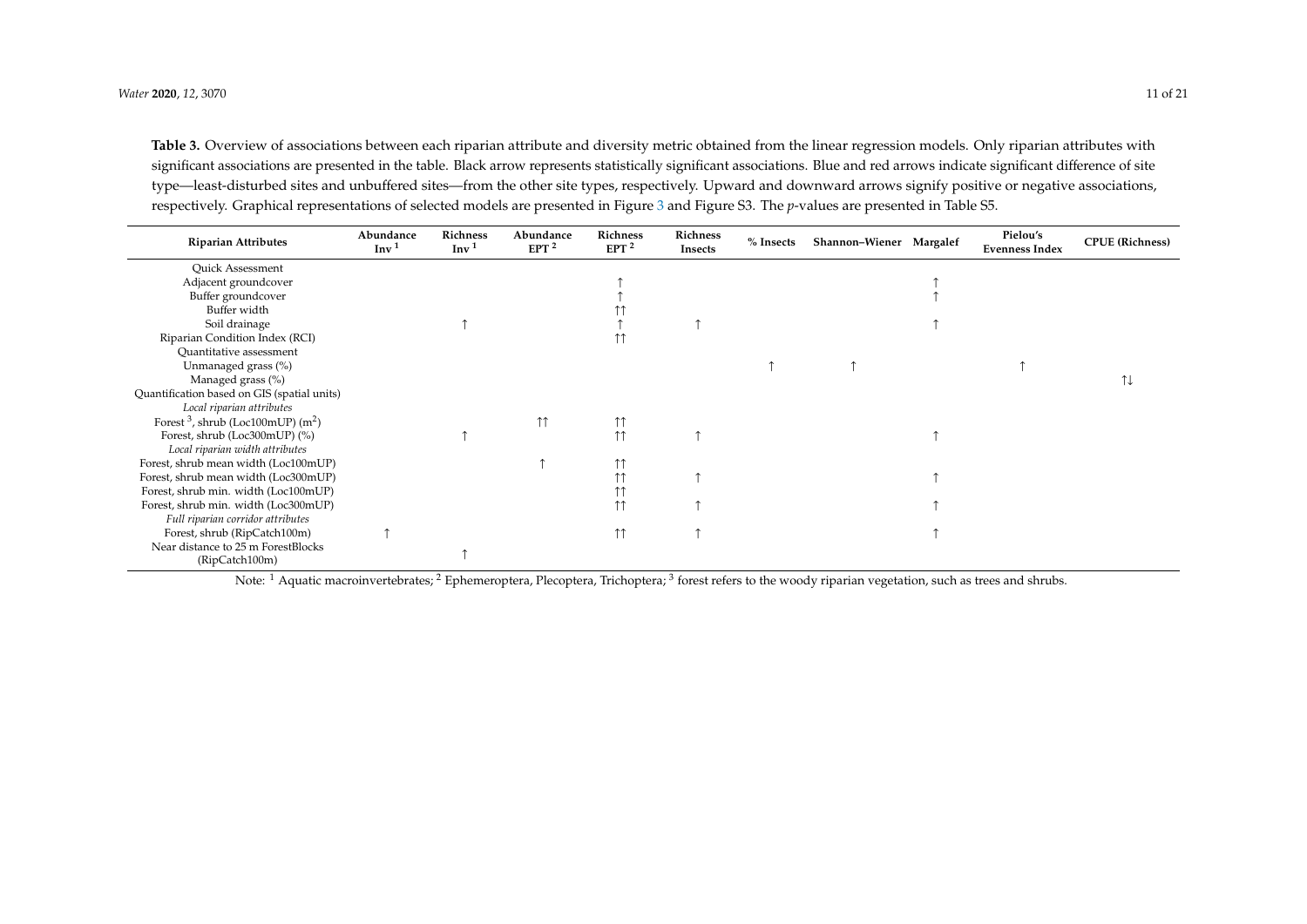The outcome of the redundancy analysis showed that mean width of the riparian forest at 300 m upstream of the sampling site (Tr\_me\_wi\_300) had largest relative importance for the occurrence (presence-absence) of EPT communities (Figure [4\)](#page-11-0). This was followed by the riparian quality index, RCI (Riparian Condition Index). The riparian attributes were, therefore, the most important variables for indicating the differences in EPT taxa occurrences. With regards to the environmental variables, conductivity and catchment size explained most of the variability. Conductivity, biological oxygen demand (BOD) and total inorganic nitrogen showed similar direction in the ordination space, an indication of a water pollution gradient. The occurrences of most EPT taxa were positively associated with the riparian attributes while they were negatively associated with conductivity, catchment size and biological oxygen demand. That is, the number of EPT taxa increased with increasing tree width and riparian quality while it decreased with increasing conductivity, catchment size and biological oxygen demand.

<span id="page-11-0"></span>

response to gradients of environmental variables' riparian condition index (RCI), forest and shrub mean width at Loc300mUP (Tr\_me\_wi\_300), water pH (pH), water temperature (Temp), percentage of fine sediments (Per\_sed), conductivity (Cond), biological oxygen demand (BOD), catchment size (Cat\_siz), stream width (Str\_wi), total inorganic nitrogen (TIN) and total phosphorus (TP). Dots represent the sites. The EPT taxa are *Agapetus fuscipes* (A.fus), *Baetis muticus* (B.mut), *Baetis rhodani* (B.rhodani), Baetis vernus (B.vernus), Caenis horaria (C.ho), Centroptilum luteolum (C.lut), Chaetopteryx villosa (C.vil), Cloeon dipterum (C.dip), Electrogena ujhelyii (E.ujhelyii), Enoicyla pusilla (E.pus), Ephemera danica (E.danica), Hydropsyche angustipennis (H.angustipennis), Hydropsyche fulvipes (H.fulvipes), Lype reducta (L.reducta), Paraleptophlebia submarginata (P.sub), Plectrocnemia conspersa (P.conspersa), Potamophylax cingulatus (P.cin), Potamophylax rotundipes (P.rotundipes), Sericostoma personatum (S.personatum) and Silo pallipes *(S.pal).* The environmental variables explain 57.6% of variation in EPT taxa occurrences. **Figure 4.** Redundancy analysis (RDA) plots of Ephemeroptera, Plecoptera and Trichoptera (EPT) taxa in

# (S.personatum) and *Silo pallipes* (S.pal). The environmental variables explain 57.6% of variation in EPT **4. Discussion**

#### *4.1. Environmental Variables and Invertebrate Diversity*

*4.1. Environmental Variables and Invertebrate Diversity*  streams flowing through an otherwise heavily degraded landscape are associated with increases in the of these metrics increase with increasing forest cover along the riparian zone at 300 m upstream streams flowing through an otherwise heavily degraded the contract of the contract of the contract of the contract of the contract of the contract of the contract of the contract of the contract of the contract of the cont of the sampling site. It has been reported that riparian vegetation enhances stream invertebrate Our findings indicate that increases in woody forest vegetation in the riparian zones of our richness of freshwater macroinvertebrates, EPT richness and Margalef index. Specifically, the values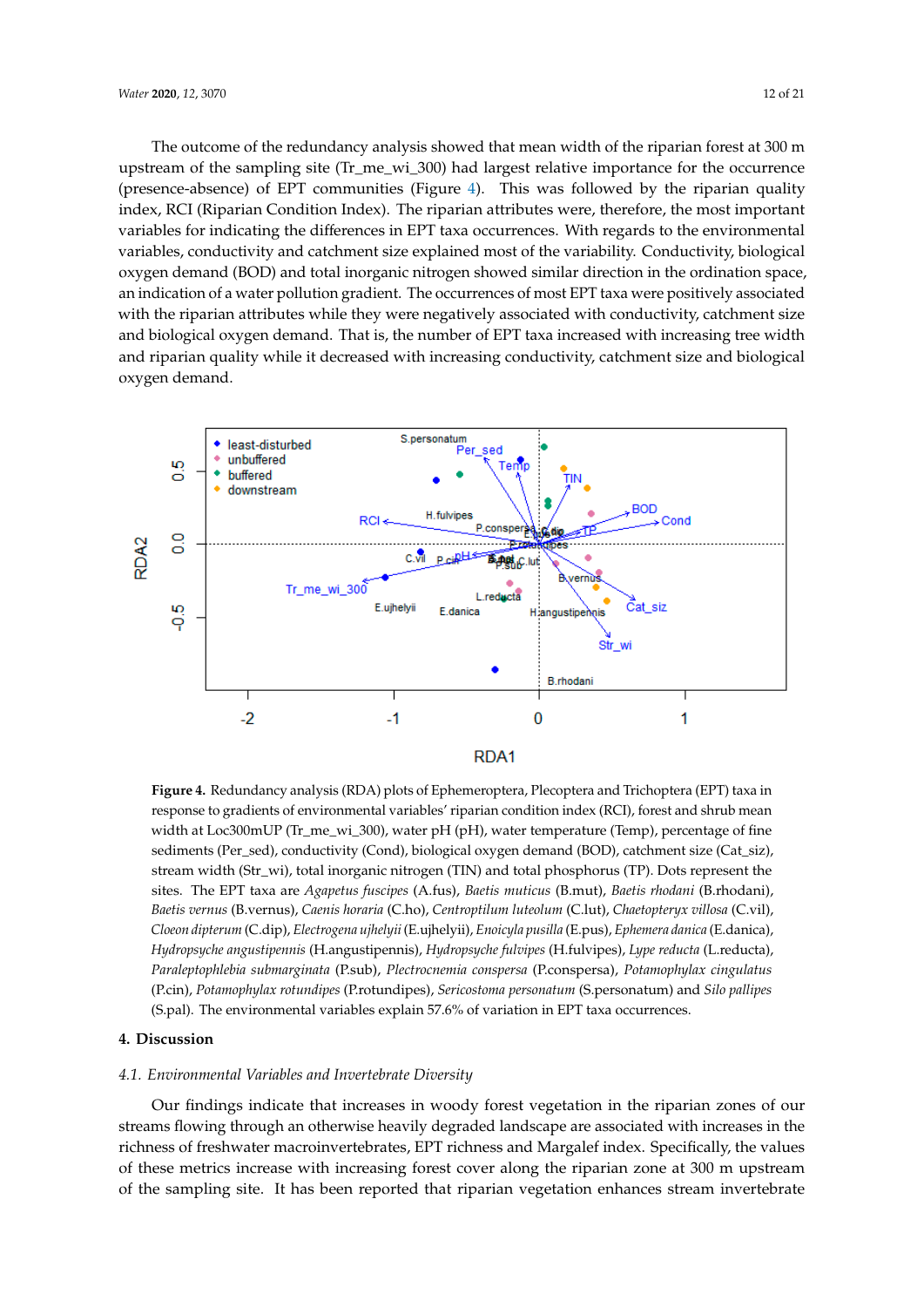diversity [\[44,](#page-17-7)[45\]](#page-17-15). The findings of our study are particularly in line with the results of Rios and Bailey [\[83\]](#page-19-5). They observed an increase in EPT and invertebrate richness with increasing tree cover in the riparian zone at micro-basins. Similar to our study and catchment conditions, they also studied first- and second-order streams and mainly agricultural land cover, although some of their micro-basins are forest. The same patterns were observed by Death and Collier [\[84\]](#page-19-6) in the Waikato (New Zealand) stream sites. This can be due to the various benefits of riparian forests: they help to stabilize the stream banks, minimize erosion or trap sediments, improve water quality through the reduction in nutrient runoff and enhance habitats for both fish and invertebrates [\[85\]](#page-19-7). Riparian forest also provides shade and maintains inputs of terrestrial leaf litter and wood [\[44](#page-17-7)[,86](#page-19-8)[,87\]](#page-19-9). The increased presence of EPT taxa in streams with more forested riparian vegetation might also reflect the provision of a suitable habitat for the terrestrial reproductive phase of these organisms [\[88\]](#page-19-10) and is in line with previous observations indicating that greater exposure to wind and solar radiation is associated with reduced dispersal of adult aquatic insects [\[89\]](#page-19-11). Furthermore, aquatic insects leaving the water for emergence are particularly vulnerable to predation in open sand and gravel bars [\[90](#page-19-12)[,91\]](#page-19-13). The presence of woody

vegetation provides them shelter against predators. Forest riparian vegetation influences the riparian microclimate, which can play a role in conserving stream insects by maintaining cool temperatures and thereby improving riparian habitat quality for adult insects [\[87](#page-19-9)[,92\]](#page-19-14). We also observed the dominance of certain taxa, such as chironomids and oligochaetes,

in unbuffered sites. This observation is in line with the findings of Ivkovic et al. [\[93\]](#page-19-15) and can be explained by the abundance of fine particulate organic matter, which is a food source of these organisms in unbuffered sites (open canopy) [\[93\]](#page-19-15).

EPT richness and Margalef index also increased with increasing riparian forest width. Based on our findings, maximal diversity was observed at a mean riparian forest width of about 30–40 m for most site types except the least-disturbed sites (Figure [3e](#page-9-0) and Figure S2f). According to Castelle et al. [\[44\]](#page-17-7), buffer widths of 3 to 200 m were found to be effective in protecting the biological integrity of streams, depending on site-specific conditions (e.g., the level of degradation in the stream, the value of streams and surrounding catchment land use); furthermore, a buffer width of at least 15 m is necessary to protect streams under most conditions. Another study, however, indicated the need for a 30-m riparian buffer width to positively affect species distribution and diversity [\[44\]](#page-17-7). This might be related to the mobility distance of some EPT taxa. Adult Trichoptera were found within 30 m of the stream edge in forested riparian zones [\[88\]](#page-19-10). A study has also shown that riparian forests as narrow as 5 m wide can considerably moderate air temperatures compared to treeless streams [\[94\]](#page-19-16). As lower air temperature increases the potential of adult Plecoptera to survive, riparian forest buffers may play a key role in the existence of these organisms, even if the riparian woody vegetation width is narrow [\[92\]](#page-19-14).

Other environmental variables, such as catchment size, stream size and level of nutrient impact, are possibly confounded with variation in the spatial distribution of riparian attributes in our study, such as the extent of riparian cover upstream. However, such correlations are unlikely to have affected our analyses, given that these variables are not systematically correlated with the riparian attributes (Table S6). Moreover, the occurrence of EPT taxa is strongly related to the riparian attributes in comparison to other environmental variables (Figure [4\)](#page-11-0). The RDA biplot indicates that most of the EPT taxa prefer lower nutrient concentrations and organic matter as well as smaller catchment sizes and stream widths. This is in line with previous findings that higher conductivity, BOD and nutrients are generally associated with lower abundance and/or diversity of EPT taxa [\[95](#page-19-17)[,96\]](#page-19-18). Based on the linear regression models, EPT richness was higher at least-disturbed sites. The least-disturbed sites are characterized by limited or no domestic wastewater input. This suggests that the streams in the Zwalm river basin will significantly benefit from water quality improvements through the installation of wastewater treatment aside from the increase riparian forest cover.

Relationships between the terrestrial predator groups, carabid beetles and spiders, and riparian attributes were only detected when the quantitative assessment of riparian attributes was applied. This assessment method is the most localized method of quantifying riparian attributes. Studies suggest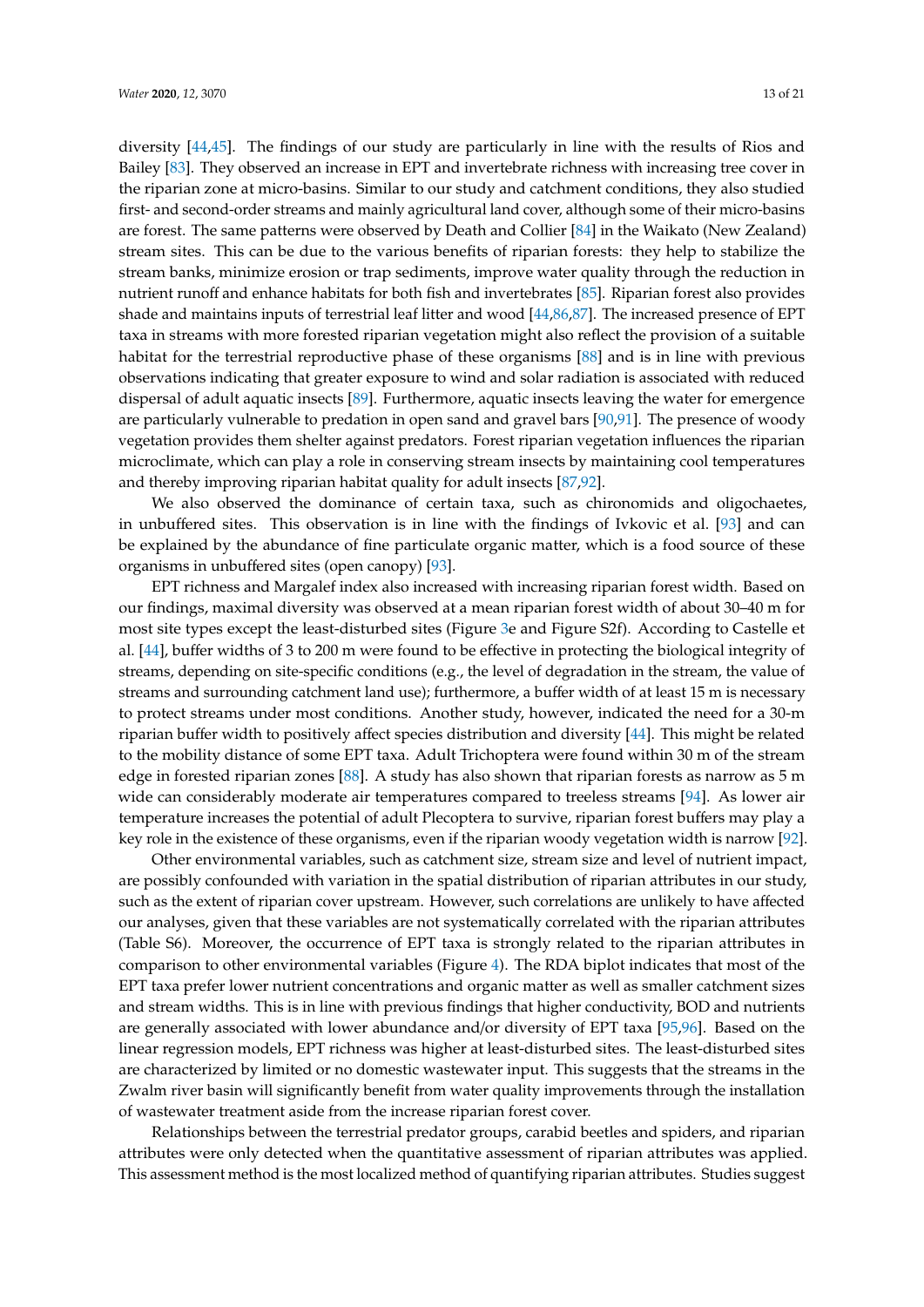that both organisms are mainly affected by local factors [\[97](#page-19-19)[–99\]](#page-19-20). Based on our findings, spider and carabid richness increased with an increasing percentage of managed grass but was lower at unbuffered sites than other site types. Unbuffered sites are locally characterized by no or very limited riparian forest compared to other site types (Figure S1a–c). Studies indicate that spider diversity increases with plant diversity [\[100\]](#page-19-21) while carabids are more diverse in grassland and forest edge than forest interior [\[101\]](#page-20-0). The limited presence of riparian forest goes with low vegetation variability in unbuffered sites that most likely leads to lower carabid and spider richness. Our findings suggest the importance of both the grass vegetation as well as forests in riparian zones for the diversity of spiders and carabids.

Limitations of the study can be attributed to the temporal and seasonal variation of both environmental and biological variables [\[102,](#page-20-1)[103\]](#page-20-2). Environmental variables most likely vary within the day and month, between seasons and within seasons. Biological samples also vary between and within seasons due to their inherent life cycle and responses to environmental changes. Although temporal deviations are not covered by our study, our study provides an indication of the role of woody riparian vegetation on invertebrate diversity and our samples were collected and processed in a standardized way.

#### *4.2. Quantification of Riparian Attributes*

Quantification of riparian habitats has been thoroughly presented in several previous studies which classified vegetation type according to height using LiDAR data in a reach length of 5–5.5 km and reach width of 5–15 m [\[41\]](#page-17-9). Juen et al. [\[43\]](#page-17-6) examined the physical habitat of each stream within a channel length of 150 m using eleven  $10^2$  plots in each bank. Another study characterized riparian widths of 15–50 m at the watercourses within the subbasins [\[48\]](#page-17-11). Oldén et al. [\[47\]](#page-17-10) estimated percentage cover of vegetation by eye estimation in 24 1-m<sup>2</sup> plots within the 15-m width from the stream. In our study, the quick assessment method (i.e., Riparian Condition Index) was assessed over 30 m on both banks, although the same length as the quantitative habitat assessment method encompassed a much wider coverage laterally from the stream channel (i.e., 30 m). The quick assessment method is subjective as it is assessed based on scores [\[46\]](#page-17-8). However, in our case study, only one person was evaluating the riparian attributes and therefore all the sites were estimated in the same way. For between-site comparisons, the findings of the study are, only to a lesser extent, affected by subjectivity. The quantitative method is the most localized riparian estimation method. It measures riparian attributes at  $6 \times 50 \text{·m}^2$  areas covering 30 m length in each bank. This method provides detailed information on riparian characteristics, such as percent canopy cover, unmanaged grass, managed grass, mosses, lichens, shrubs and plant litter, in addition to tree density and species composition. The quantification based on the GIS method covers a large spatial area due to the availability of basin-scale data. The accuracy may depend on the spatial resolution of the GIS data.

We found that the richness diversity indicators of aquatic macroinvertebrates were mainly associated with the riparian attributes quantified by the GIS-based and quick assessment methods while the terrestrial invertebrates (carabids and spiders) were associated with the quantitative assessment method. This suggests that the stream macroinvertebrates are affected at wider (about 25 to 50 m) and longer stretches (100 to 300 m) of riparian attributes while both carabids and spiders are mainly affected by localized habitat factors. Sponseller et al. [\[104\]](#page-20-3) indicated that macroinvertebrate indices (e.g., EPT richness and Shannon–Wiener diversity index) were most closely related to land cover patterns evaluated at the 200-m sub-corridor scale (30-m width extending laterally). Their study suggests that local, streamside development effectively alters assemblage structure. Their findings are similar to our findings wherein a length of 100–300 m was related to the richness indices. Another study, however, reported that a 200-m reach of riparian woody vegetation did not affect the stream macroinvertebrates and EPT taxa richness [\[105\]](#page-20-4) when compared with open reaches. However, their study focused on urban stream ecosystems while our catchment is dominantly agricultural landscape. The findings of our study provide insights into the spatial extent of riparian forest that needs to be evaluated and considered when relating invertebrate diversity.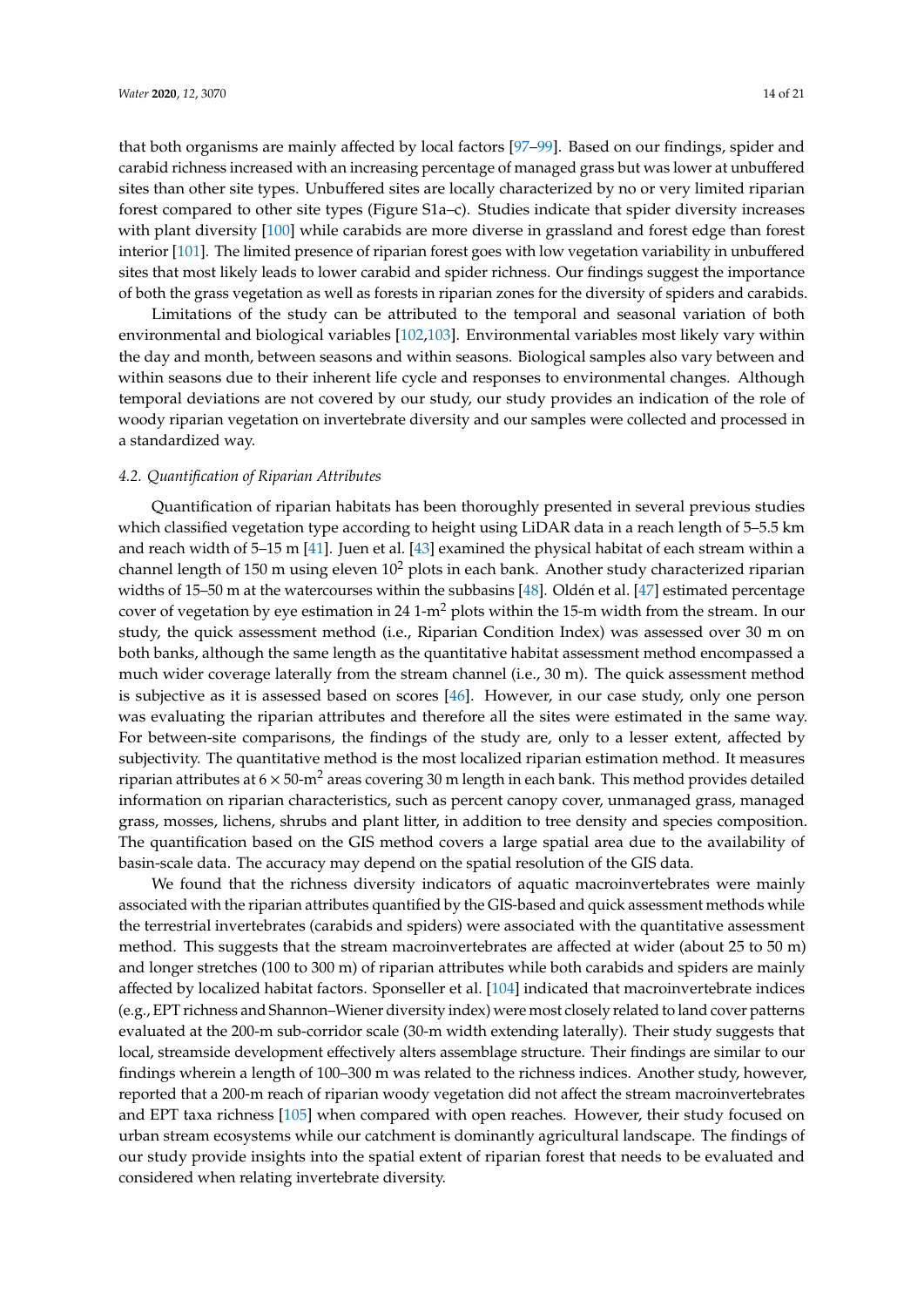# *4.3. Implications in Management and Future Studies*

The findings of this study are relevant in the context of the EU Water Framework Directive (WFD) as one of its aims is to achieve a "good ecological status" for all waters [\[106\]](#page-20-5). Presently, there is no WFD intercalibrated indicator which is attributed to the riparian zones that relate to biological quality. Based on the findings of our study, wider width of tree forest can potentially increase the EPT taxa richness at a length of 300 m upstream of the target site. In particular, at least 30- to 40-m mean widths of riparian forest patches along the stream (e.g., 15 m of tree cover on each bank) can potentially deliver maximal EPT taxa richness (see Figures [3e](#page-9-0) and [4\)](#page-11-0). Despite the limited riparian forest within the Zwalm catchment, our findings illustrate their contribution to enhancing EPT taxa richness. To achieve good ecological status, patches of forest in the catchment can help but the whole catchment perspective is needed. Moreover, streams might benefit from the installation of a sewerage system and secondary wastewater treatment as our results show a significantly higher EPT richness at least-disturbed sites, characterized by no or limited untreated wastewater input (Figure [3\)](#page-9-0). Approximately 40% of the basin's inhabitants live in scattered population clusters and are therefore not connected to the centralized sewer system and nor is their wastewater treated [\[107\]](#page-20-6), resulting in direct discharge to the streams. As most of the sampling sites are located in the headwaters, caution must be considered when findings are extrapolated in the main river of the catchment. Furthermore, the amount of riparian forest can be optimized to provide a balance between agricultural production and increasing the EPT taxa diversity. This can be implemented through an optimization framework in a future study (cf. Supplementary Information in Burdon et al. [\[46\]](#page-17-8)) by integrating recent insights into the added value of buffer strips [\[108\]](#page-20-7). While stream invertebrates benefit from a catchment perspective, local actions could be sufficient for terrestrial consumers (i.e., carabids and spiders).

Future studies can be considered in determining the contribution of unmanaged grass on macroinvertebrate diversity at a catchment scale. Unmanaged grass at a large spatial scale was not explicitly analyzed in this study as the GIS data only provide grassland information and did not provide segregated data of managed and unmanaged grass. This information provides an added value in the context of riparian management within the Zwalm basin as some riparian zones are only covered with unmanaged grass.

# **5. Conclusions**

Woody vegetation along the riparian zone is generally associated with the richness-related metrics of aquatic macroinvertebrates. Specifically, EPT richness shows a directly proportional relationship with riparian forest area and width, as exemplified in our case study area. Spiders and carabids were only associated with the riparian attributes quantified with the most localized method, suggesting that local riparian conditions mainly affect spiders and carabids while stream macroinvertebrates are affected by longer stretches (100–300 m) of riparian conditions. In particular, at least 30- to 40-m mean widths of riparian forest patches along the stream can potentially deliver the optimal EPT taxa richness. A GIS-based method is advised in quantifying riparian condition in order to investigate relationships with stream macroinvertebrate diversity as GIS data can cover a larger spatial coverage in comparison with the visual method of estimation. Our study shows that although local riparian habitat properties are important, broader spatial scales involving riparian forest cover still need to be evaluated and considered when assessing aquatic biodiversity and formulating river management strategies.

**Supplementary Materials:** The following are available online at http://[www.mdpi.com](http://www.mdpi.com/2073-4441/12/11/3070/s1)/2073-4441/12/11/3070/s1, Figure S1: Sampling scheme for terrestrial vegetation and habitat assessment, Figure S2: Boxplots of the quick assessment riparian attribute buffer vegetation (a), quantitative assessment riparian attributes percent tree coverage (b) and tree abundance (c), GIS-based quantification riparian attributes forest, tree shrub area in spatial units Loc300mUP obtained from 1 m resolution (d), tree cover area in spatial units Loc300mUP obtained from 30 m resolution (e), forest, tree shrub area in spatial units RipCatch100m (f), mean width of forest, shrub in spatial units Loc200mUP (g), mean width of forest, shrub in spatial units Loc300mUP (h) and tree richness obtained from quantitative sampling method (i) with respect to the site types lds (least-disturbed sites), ubf (unbuffered), bf (buffered), and lon (downstream), Figure S3: Mean Margalef index in relation to the quick assessment method,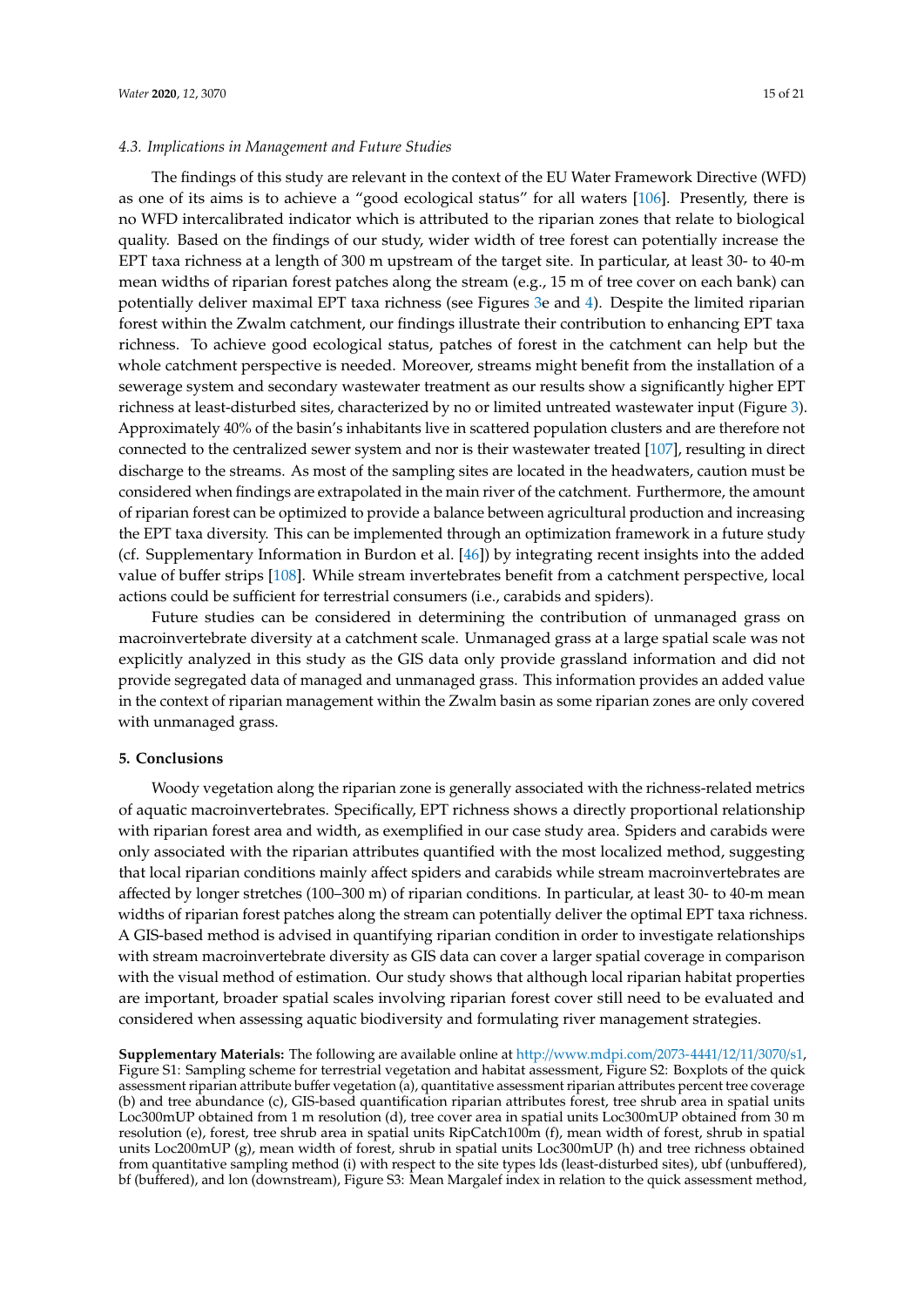buffer ground cover (a) and adjacent ground cover (b), and GIS methods, forest, shrub in spatial units Loc300mUP (c) RipCatch100m (d), minimum and mean width of trees in spatial unit Loc300mUP (e and f, respectively) are represented by grey lines, Table S1: Riparian attributes considered in the study, Table S2: Subjective scores for riparian attributes used to calculate an index of riparian condition, Table S3: Stream invertebrates found in the Zwalm River basin, Table S4: Terrestrial invertebrates found in the Zwalm River basin, Table S5: Overview of associations between each riparian attribute and diversity metric; Table S6: Spearman's rank correlation coefficients of riparian attributes and other environmental variables.

**Author Contributions:** Conceptualization, M.A.E.F., F.J.B., P.G. and B.G.M.; methodology, M.A.E.F., B.G.M., F.W., G.R., B.K., N.F., P.G., M.V., N.D.S., N.D.T., C.P. and F.J.B.; validation, K.L., B.G.M. and P.B.; formal analysis, M.A.E.F., F.W., L.B.; investigation, M.A.E.F., N.D.T., K.L. and L.B.; resources, N.D.S.; data curation, M.A.E.F., N.T., K.L., L.B., N.D.S. and F.W.; writing—original draft preparation, M.A.E.F.; writing—review and editing, F.W., N.F., M.V., F.J.B., L.B., N.D.T., G.R., B.K., C.P., P.B., L.B., K.L. and B.G.M.; supervision, P.G., F.J.B. and B.G.M.; project administration, P.G., B.G.M., M.V., N.F. and G.R.; funding acquisition, P.G., B.G.M., M.V., N.F. and G.R. All authors have read and agreed to the published version of the manuscript.

**Funding:** This research was conducted as part of the CROSSLINK project, funded through the 2015–2016 BiodivERsA COFUND call for research proposals. National funders: the Swedish Research Council for Sustainable Development (FORMAS, project 2016-01945) and the Swedish Environmental Protection Agency; the Research Council of Norway (NFR, project 264499); the Research Foundation of Flanders (FWO, project G0H6516N), Belgium; the Romanian National Authority for Scientific Research and Innovation (CCCDI–UEFISCDI, project BiodivERsA3-2015-49-CROSSLINK, within PNCDI III); the Federal Ministry of Education and Research (BMBF, project FKZ: 01LC1621A), Germany.

**Acknowledgments:** We thank Wout Van Echelpoel, Stijn Bruneel, Long Ho, Shewit Kidane, Aymere Assayie, Arne Deknock, Lenin Riascos, Tu Tri Troung, Bayeh Beyene and Marianne Gesultura for the field and technical support.

**Conflicts of Interest:** The authors declare no conflict of interest.

# **References**

- <span id="page-15-0"></span>1. Grzybowski, M.; Glińska-Lewczuk, K. Principal threats to the conservation of freshwater habitats in the continental biogeographical region of central Europe. *Biodivers. Conserv.* **2019**, *28*, 4065–4097. [\[CrossRef\]](http://dx.doi.org/10.1007/s10531-019-01865-x)
- 2. Rodrigues, C.; Alves, P.; Bio, A.; Vieira, C.; Guimaraes, L.; Pinheiro, C.; Vieira, N. Assessing the ecological status of small mediterranean rivers using benthic macroinvertebrates and macrophytes as indicators. *Environ. Monit. Assess.* **2019**, *191*, 596. [\[CrossRef\]](http://dx.doi.org/10.1007/s10661-019-7766-8) [\[PubMed\]](http://www.ncbi.nlm.nih.gov/pubmed/31463760)
- 3. Aarts, B.G.W.; Van den Brink, F.W.B.; Nienhuis, P.H. Habitat loss as the main cause of the slow recovery of fish faunas of regulated large rivers in Europe: The transversal floodplain gradient. *River Res. Appl.* **2004**, *20*, 3–23. [\[CrossRef\]](http://dx.doi.org/10.1002/rra.720)
- <span id="page-15-1"></span>4. Grizzetti, B.; Pistocchi, A.; Liquete, C.; Udias, A.; Bouraoui, F.; van de Bund, W. Human pressures and ecological status of European rivers. *Sci. Rep.* **2017**, *7*, 205. [\[CrossRef\]](http://dx.doi.org/10.1038/s41598-017-00324-3)
- <span id="page-15-2"></span>5. Lytle, D.A.; Poff, N.L. Adaptation to natural flow regimes. *Trends Ecol. Evol.* **2004**, *19*, 94–100. [\[CrossRef\]](http://dx.doi.org/10.1016/j.tree.2003.10.002) [\[PubMed\]](http://www.ncbi.nlm.nih.gov/pubmed/16701235)
- <span id="page-15-4"></span>6. Welcomme, R.L.; Winemiller, K.O.; Cowx, I.G. Fish environmental guilds as a tool for assessment of ecological condition of rivers. *River Res. Appl.* **2006**, *22*, 377–396. [\[CrossRef\]](http://dx.doi.org/10.1002/rra.914)
- <span id="page-15-3"></span>7. Forio, M.A.E.; Lock, K.; Radam, E.D.; Bande, M.; Asio, V.; Goethals, P. Assessment and analysis of ecological quality, macroinvertebrate communities and diversity in rivers of a multifunctional tropical island. *Ecol. Indic.* **2017**, *77*, 228–238. [\[CrossRef\]](http://dx.doi.org/10.1016/j.ecolind.2017.02.013)
- <span id="page-15-5"></span>8. Poff, N.L.; Allan, J.D. Functional-organization of stream fish assemblages in relation to hydrological variability. *Ecology* **1995**, *76*, 606–627. [\[CrossRef\]](http://dx.doi.org/10.2307/1941217)
- <span id="page-15-6"></span>9. Nguyen, T.; Forio, M.; Boets, P.; Lock, K.; Damanik Ambarita, M.; Suhareva, N.; Everaert, G.; Van der Heyden, C.; Dominguez-Granda, L.; Hoang, T.; et al. Threshold responses of macroinvertebrate communities to stream velocity in relation to hydropower dam: A case study from the Guayas river basin (Ecuador). *Water* **2018**, *10*, 1195. [\[CrossRef\]](http://dx.doi.org/10.3390/w10091195)
- <span id="page-15-7"></span>10. Bayramoglu, B.; Chakir, R.; Lungarska, A. Impacts of land use and climate change on freshwater ecosystems in france. *Environ. Model. Assess.* **2020**, *25*, 147–172. [\[CrossRef\]](http://dx.doi.org/10.1007/s10666-019-09673-x)
- 11. Deknock, A.; De Troyer, N.; Houbraken, M.; Dominguez-Granda, L.; Nolivos, I.; Van Echelpoel, W.; Forio, M.A.E.; Spanoghe, P.; Goethals, P. Distribution of agricultural pesticides in the freshwater environment of the Guayas river basin (Ecuador). *Sci. Total Environ.* **2019**, *646*, 996–1008. [\[CrossRef\]](http://dx.doi.org/10.1016/j.scitotenv.2018.07.185) [\[PubMed\]](http://www.ncbi.nlm.nih.gov/pubmed/30235652)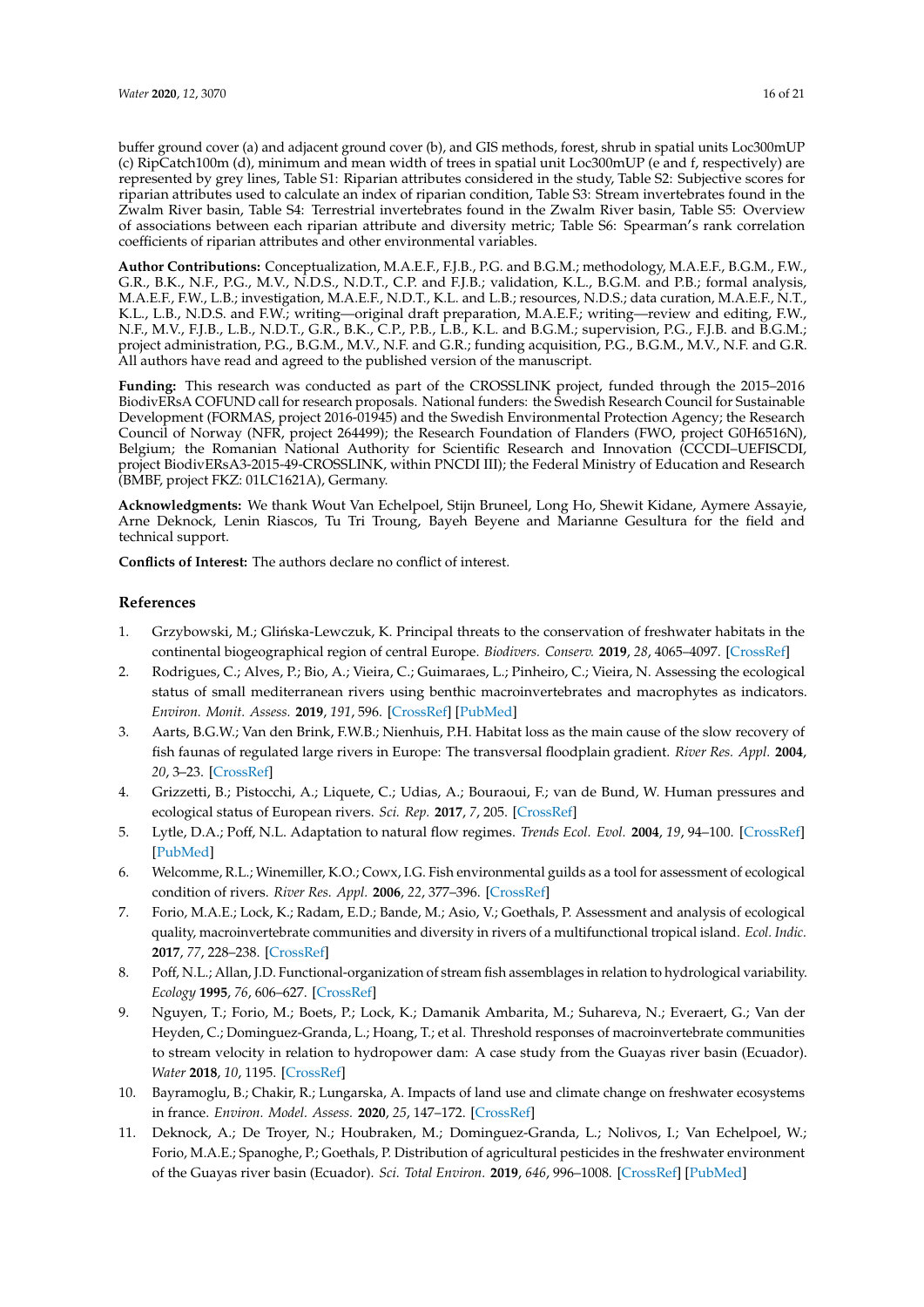- 12. Cambien, N.; Gobeyn, S.; Nolivos, I.; Forio, M.A.E.; Arias-Hidalgo, M.; Dominguez-Granda, L.; Witing, F.; Volk, M.; Goethals, P.L.M. Using the soil and water assessment tool to simulate the pesticide dynamics in the data scarce Guayas river basin, Ecuador. *Water* **2020**, *12*, 696. [\[CrossRef\]](http://dx.doi.org/10.3390/w12030696)
- <span id="page-16-1"></span>13. Skoulikidis, N.T. The environmental state of rivers in the balkans-a review within the DPSIR framework. *Sci. Total Environ.* **2009**, *407*, 2501–2516. [\[CrossRef\]](http://dx.doi.org/10.1016/j.scitotenv.2009.01.026) [\[PubMed\]](http://www.ncbi.nlm.nih.gov/pubmed/19223063)
- <span id="page-16-0"></span>14. Haygarth, P.M.; Wood, F.L.; Heathwaite, A.L.; Butler, P.J. Phosphorus dynamics observed through increasing scales in a nested headwater-to-river channel study. *Sci. Total Environ.* **2005**, *344*, 83–106. [\[CrossRef\]](http://dx.doi.org/10.1016/j.scitotenv.2005.02.007)
- <span id="page-16-3"></span><span id="page-16-2"></span>15. Jiang, Y. China's water scarcity. *J. Environ. Manag.* **2009**, *90*, 3185–3196. [\[CrossRef\]](http://dx.doi.org/10.1016/j.jenvman.2009.04.016)
- 16. Hering, D.; Johnson, R.K.; Kramm, S.; Schmutz, S.; Szoszkiewicz, K.; Verdonschot, P.F.M. Assessment of european streams with diatoms, macrophytes, macroinvertebrates and fish: A comparative metric-based analysis of organism response to stress. *Freshw. Biol.* **2006**, *51*, 1757–1785. [\[CrossRef\]](http://dx.doi.org/10.1111/j.1365-2427.2006.01610.x)
- <span id="page-16-4"></span>17. Mercado-Garcia, D.; Wyseure, G.; Goethals, P. Freshwater ecosystem services in mining regions: Modelling options for policy development support. *Water* **2018**, *10*, 531. [\[CrossRef\]](http://dx.doi.org/10.3390/w10040531)
- 18. Wang, Q.R.; Kim, D.; Dionysiou, D.D.; Sorial, G.A.; Timberlake, D. Sources and remediation for mercury contamination in aquatic systems - a literature review. *Environ. Pollut.* **2004**, *131*, 323–336. [\[CrossRef\]](http://dx.doi.org/10.1016/j.envpol.2004.01.010)
- <span id="page-16-5"></span>19. Clements, W.H.; Carlisle, D.M.; Lazorchak, J.M.; Johnson, P.C. Heavy metals structure benthic communities in colorado mountain streams. *Ecol. Appl.* **2000**, *10*, 626–638. [\[CrossRef\]](http://dx.doi.org/10.1890/1051-0761(2000)010[0626:HMSBCI]2.0.CO;2)
- <span id="page-16-6"></span>20. Forio, M.A.E.; Villa-Cox, G.; Van Echelpoel, W.; Ryckebusch, H.; Lock, K.; Spanoghe, P.; Deknock, A.; De Troyer, N.; Nolivos-Alvarez, I.; Dominguez-Granda, L.; et al. Bayesian belief network models as trade-off tools of ecosystem services in the Guayas river basin in Ecuador. *Ecosyst. Serv.* **2020**, *44*, 101124. [\[CrossRef\]](http://dx.doi.org/10.1016/j.ecoser.2020.101124)
- <span id="page-16-7"></span>21. Wohl, E.; Angermeier, P.L.; Bledsoe, B.; Kondolf, G.M.; MacDonnell, L.; Merritt, D.M.; Palmer, M.A.; Poff, N.L.; Tarboton, D. River restoration. *Water Resour. Res.* **2005**, *41*, W10301. [\[CrossRef\]](http://dx.doi.org/10.1029/2005WR003985)
- 22. Edwards, A.M.C.; Freestone, R.J.; Crockett, C.P. River management in the humber catchment. *Sci. Total Environ.* **1997**, *194*, 235–246. [\[CrossRef\]](http://dx.doi.org/10.1016/S0048-9697(96)05368-5)
- <span id="page-16-8"></span>23. Lock, K.; Asenova, M.; Goethals, P.L.M. Benthic macroinvertebrates as indicators of the water quality in Bulgaria: A case-study in the Iskar river basin. *Limnol. Ecol. Manag. Inland Waters* **2011**, *41*, 334–338. [\[CrossRef\]](http://dx.doi.org/10.1016/j.limno.2011.03.002)
- <span id="page-16-9"></span>24. Okumah, M.; Chapman, J.P.; Martin-Ortega, J.; Novo, P. Mitigating agricultural diffuse pollution: Uncovering the evidence base of the awareness–behaviour–water quality pathway. *Water* **2019**, *11*, 29. [\[CrossRef\]](http://dx.doi.org/10.3390/w11010029)
- <span id="page-16-10"></span>25. Cole, L.J.; Stockan, J.; Helliwell, R. Managing riparian buffer strips to optimise ecosystem services: A review. *Agric. Ecosyst. Environ.* **2020**, *296*, 106891. [\[CrossRef\]](http://dx.doi.org/10.1016/j.agee.2020.106891)
- <span id="page-16-11"></span>26. Dosskey, M.G.; Vidon, P.; Gurwick, N.P.; Allan, C.J.; Duval, T.P.; Lowrance, R. The role of riparian vegetation in protecting and improving chemical water quality in streams1. *Jawra J. Am. Water Resour. Assoc.* **2010**, *46*, 261–277. [\[CrossRef\]](http://dx.doi.org/10.1111/j.1752-1688.2010.00419.x)
- 27. Knight, K.W.; Schultz, R.C.; Mabry, C.M.; Isenhart, T.M. Ability of remnant riparian forests, with and without grass filters, to buffer concentrated surface runoff1. *Jawra J. Am. Water Resour. Assoc.* **2010**, *46*, 311–322. [\[CrossRef\]](http://dx.doi.org/10.1111/j.1752-1688.2010.00422.x)
- 28. Dosskey, M.G. Toward quantifying water pollution abatement in response to installing buffers on crop land. *Environ. Manag.* **2001**, *28*, 577–598. [\[CrossRef\]](http://dx.doi.org/10.1007/s002670010245)
- 29. Lowrance, R.; Altier, L.S.; Newbold, J.D.; Schnabel, R.R.; Groffman, P.M.; Denver, J.M.; Correll, D.L.; Gilliam, J.W.; Robinson, J.L.; Brinsfield, R.B.; et al. Water quality functions of riparian forest buffers in Chesapeake bay watersheds. *Environ. Manag.* **1997**, *21*, 687–712. [\[CrossRef\]](http://dx.doi.org/10.1007/s002679900060)
- <span id="page-16-12"></span>30. Osborne, L.L.; Kovacic, D.A. Riparian vegetated buffer strips in water-quality restoration and stream management. *Freshw. Biol.* **1993**, *29*, 243–258. [\[CrossRef\]](http://dx.doi.org/10.1111/j.1365-2427.1993.tb00761.x)
- <span id="page-16-13"></span>31. Raitif, J.; Plantegenest, M.; Roussel, J.-M. From stream to land: Ecosystem services provided by stream insects to agriculture. *Agric. Ecosyst. Environ.* **2019**, *270–271*, 32–40. [\[CrossRef\]](http://dx.doi.org/10.1016/j.agee.2018.10.013)
- <span id="page-16-14"></span>32. Spooner, P.; Lunt, I.; Robinson, W. Is fencing enough? The short-term effects of stock exclusion in remnant grassy woodlands in southern NSW. *Ecol. Manag. Restor.* **2002**, *3*, 117–126. [\[CrossRef\]](http://dx.doi.org/10.1046/j.1442-8903.2002.00103.x)
- <span id="page-16-15"></span>33. Maritz, B.; Alexander, G.J. Herpetofaunal utilisation of riparian buffer zones in an agricultural landscape near Mtunzini, South Africa. *Afr. J. Herpetol.* **2007**, *56*, 163–169. [\[CrossRef\]](http://dx.doi.org/10.1080/21564574.2007.9635561)
- <span id="page-16-16"></span>34. McCracken, D.I.; Cole, L.J.; Harrison, W.; Robertson, D. Improving the farmland biodiversity value of riparian buffer strips: Conflicts and compromises. *J. Env. Qual.* **2012**, *41*, 355–363. [\[CrossRef\]](http://dx.doi.org/10.2134/jeq2010.0532)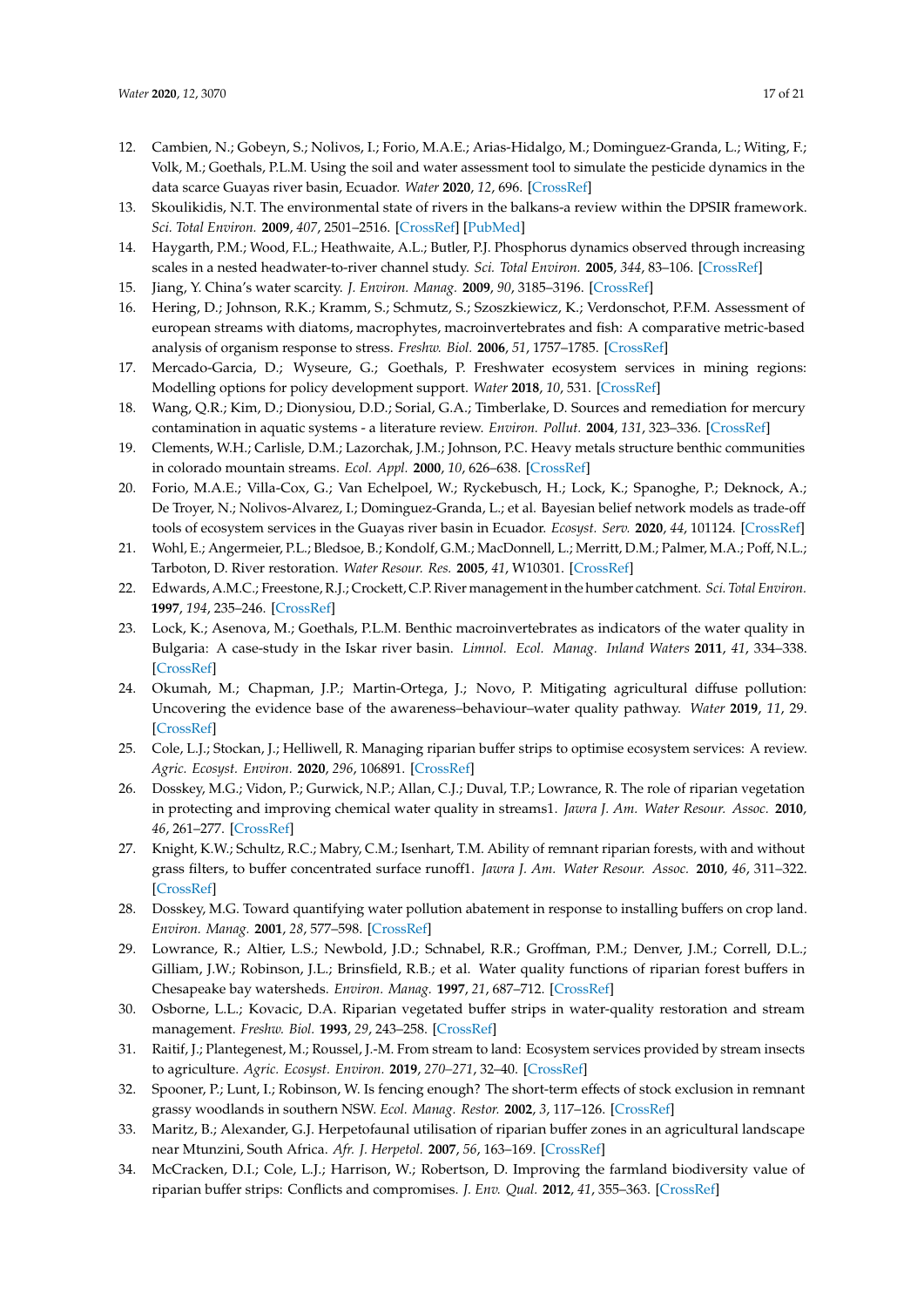- <span id="page-17-0"></span>35. Gilbert, S.; Norrdahl, K.; Tuomisto, H.; Söderman, G.; Rinne, V.; Huusela-Veistola, E. Reverse influence of riparian buffer width on herbivorous and predatory Hemiptera. *J. Appl. Entomol.* **2015**, *139*, 539–552. [\[CrossRef\]](http://dx.doi.org/10.1111/jen.12166)
- <span id="page-17-1"></span>36. Cole, L.J.; Brocklehurst, S.; Elston, D.A.; McCracken, D.I. Riparian field margins: Can they enhance the functional structure of ground beetle (Coleoptera: Carabidae) assemblages in intensively managed grassland landscapes? *J. Appl. Ecol.* **2012**, *49*, 1384–1395. [\[CrossRef\]](http://dx.doi.org/10.1111/j.1365-2664.2012.02200.x)
- <span id="page-17-2"></span>37. Cole, L.J.; Brocklehurst, S.; Robertson, D.; Harrison, W.; McCracken, D.I. Riparian buffer strips: Their role in the conservation of insect pollinators in intensive grassland systems. *Agric. Ecosyst. Environ.* **2015**, *211*, 207–220. [\[CrossRef\]](http://dx.doi.org/10.1016/j.agee.2015.06.012)
- <span id="page-17-3"></span>38. Gericke, A.; Nguyen, H.H.; Fischer, P.; Kail, J.; Venohr, M. Deriving a bayesian network to assess the retention efficacy of riparian buffer zones. *Water* **2020**, *12*, 617. [\[CrossRef\]](http://dx.doi.org/10.3390/w12030617)
- <span id="page-17-4"></span>39. Cole, L.J.; Brocklehurst, S.; McCracken, D.I.; Harrison, W.; Robertson, D. Riparian field margins: Their potential to enhance biodiversity in intensively managed grasslands. *Insect Conserv. Divers.* **2012**, *5*, 86–94. [\[CrossRef\]](http://dx.doi.org/10.1111/j.1752-4598.2011.00147.x)
- <span id="page-17-5"></span>40. Parkyn, S.M.; Davies-Colley, R.J.; Halliday, N.J.; Costley, K.J.; Croker, G.F. Planted riparian buffer zones in New Zealand: Do they live up to expectations? *Restor. Ecol.* **2003**, *11*, 436–447. [\[CrossRef\]](http://dx.doi.org/10.1046/j.1526-100X.2003.rec0260.x)
- <span id="page-17-9"></span>41. Grunblatt, J.; Meyer, B.E.; Wipfli, M.S. Invertebrate prey contributions to juvenile coho salmon diet from riparian habitats along three alaska streams: Implications for environmental change. *J. Freshw. Ecol.* **2019**, *34*, 617–631. [\[CrossRef\]](http://dx.doi.org/10.1080/02705060.2019.1642243)
- 42. Braun, B.M.; Pires, M.M.; Stenert, C.; Maltchik, L.; Kotzian, C.B. Effects of riparian vegetation width and substrate type on riffle beetle community structure. *Entomol. Sci.* **2018**, *21*, 66–75. [\[CrossRef\]](http://dx.doi.org/10.1111/ens.12283)
- <span id="page-17-6"></span>43. Juen, L.; Cunha, E.J.; Carvalho, F.G.; Ferreira, M.C.; Begot, T.O.; Andrade, A.L.; Shimano, Y.; Leao, H.; Pompeu, P.S.; Montag, L.F.A. Effects of oil palm plantations on the habitat structure and biota of streams in eastern Amazon. *River Res. Appl.* **2016**, *32*, 2081–2094. [\[CrossRef\]](http://dx.doi.org/10.1002/rra.3050)
- <span id="page-17-7"></span>44. Castelle, A.J.; Johnson, A.W.; Conolly, C. Wetland and stream buffer size requirements—A review. *J. Environ. Qual.* **1994**, *23*, 878–882. [\[CrossRef\]](http://dx.doi.org/10.2134/jeq1994.00472425002300050004x)
- <span id="page-17-15"></span>45. Urban, M.C.; Skelly, D.K.; Burchsted, D.; Price, W.; Lowry, S. Stream communities across a rural-urban landscape gradient. *Divers. Distrib.* **2006**, *12*, 337–350. [\[CrossRef\]](http://dx.doi.org/10.1111/j.1366-9516.2005.00226.x)
- <span id="page-17-8"></span>46. Burdon, J.F.; Ramberg, E.; Sargac, J.; Forio, M.A.E.; de Saeyer, N.; Mutinova, T.P.; Moe, F.T.; Pavelescu, O.M.; Dinu, V.; Cazacu, C.; et al. Assessing the benefits of forested riparian zones: A qualitative index of riparian integrity is positively associated with ecological status in European streams. *Water* **2020**, *12*, 1178. [\[CrossRef\]](http://dx.doi.org/10.3390/w12041178)
- <span id="page-17-10"></span>47. Oldén, A.; Peura, M.; Saine, S.; Kotiaho, J.S.; Halme, P. The effect of buffer strip width and selective logging on riparian forest microclimate. *For. Ecol. Manag.* **2019**, *453*, 117623. [\[CrossRef\]](http://dx.doi.org/10.1016/j.foreco.2019.117623)
- <span id="page-17-11"></span>48. Pissarra, T.C.T.; Valera, C.A.; Costa, R.C.A.; Siqueira, H.E.; Martins, M.V.; do Valle, R.F.; Fernandes, L.F.S.; Pacheco, F.A.L. A regression model of stream water quality based on interactions between landscape composition and riparian buffer width in small catchments. *Water* **2019**, *11*, 1757. [\[CrossRef\]](http://dx.doi.org/10.3390/w11091757)
- <span id="page-17-12"></span>49. Lock, K.; Goethals, P.L.M. Predicting the occurrence of stoneflies (Plecoptera) on the basis of water characteristics, river morphology and land use. *J. Hydroinform.* **2014**, *16*, 812–821. [\[CrossRef\]](http://dx.doi.org/10.2166/hydro.2013.188)
- 50. Lock, K.; Goethals, P.L.M. Habitat suitability modelling for mayflies (Ephemeroptera) in Flanders (Belgium). *Ecol. Inform.* **2013**, *17*, 30–35. [\[CrossRef\]](http://dx.doi.org/10.1016/j.ecoinf.2011.12.004)
- 51. Lock, K.; Goethals, P.L.M. Distribution and ecology of the caddisflies (Trichoptera) of Flanders (Belgium). *Ann. Limnol. Int. J. Limnol.* **2012**, *48*, 31–37. [\[CrossRef\]](http://dx.doi.org/10.1051/limn/2011056)
- 52. Jacobus, L.M.; Macadam, C.R.; Sartori, M. Mayflies (Ephemeroptera) and their contributions to ecosystem services. *Insects* **2019**, *10*, 170. [\[CrossRef\]](http://dx.doi.org/10.3390/insects10060170)
- 53. Morse, J.C.; Frandsen, P.B.; Graf, W.; Thomas, J.A. Diversity and ecosystem services of Trichoptera. *Insects* **2019**, *10*, 125. [\[CrossRef\]](http://dx.doi.org/10.3390/insects10050125)
- <span id="page-17-13"></span>54. DeWalt, R.E.; Ower, G.D. Ecosystem services, global diversity, and rate of stonefly species descriptions (insecta: Plecoptera). *Insects* **2019**, *10*, 99. [\[CrossRef\]](http://dx.doi.org/10.3390/insects10040099)
- <span id="page-17-14"></span>55. Dedecker, A.P.; Goethals, P.L.; De Pauw, N. Comparison of artificial neural network (ANN) model development methods for prediction of macroinvertebrate communities in the Zwalm river basin in Flanders, Belgium. *TheScientificWorldJournal* **2002**, *2*, 96–104. [\[CrossRef\]](http://dx.doi.org/10.1100/tsw.2002.79)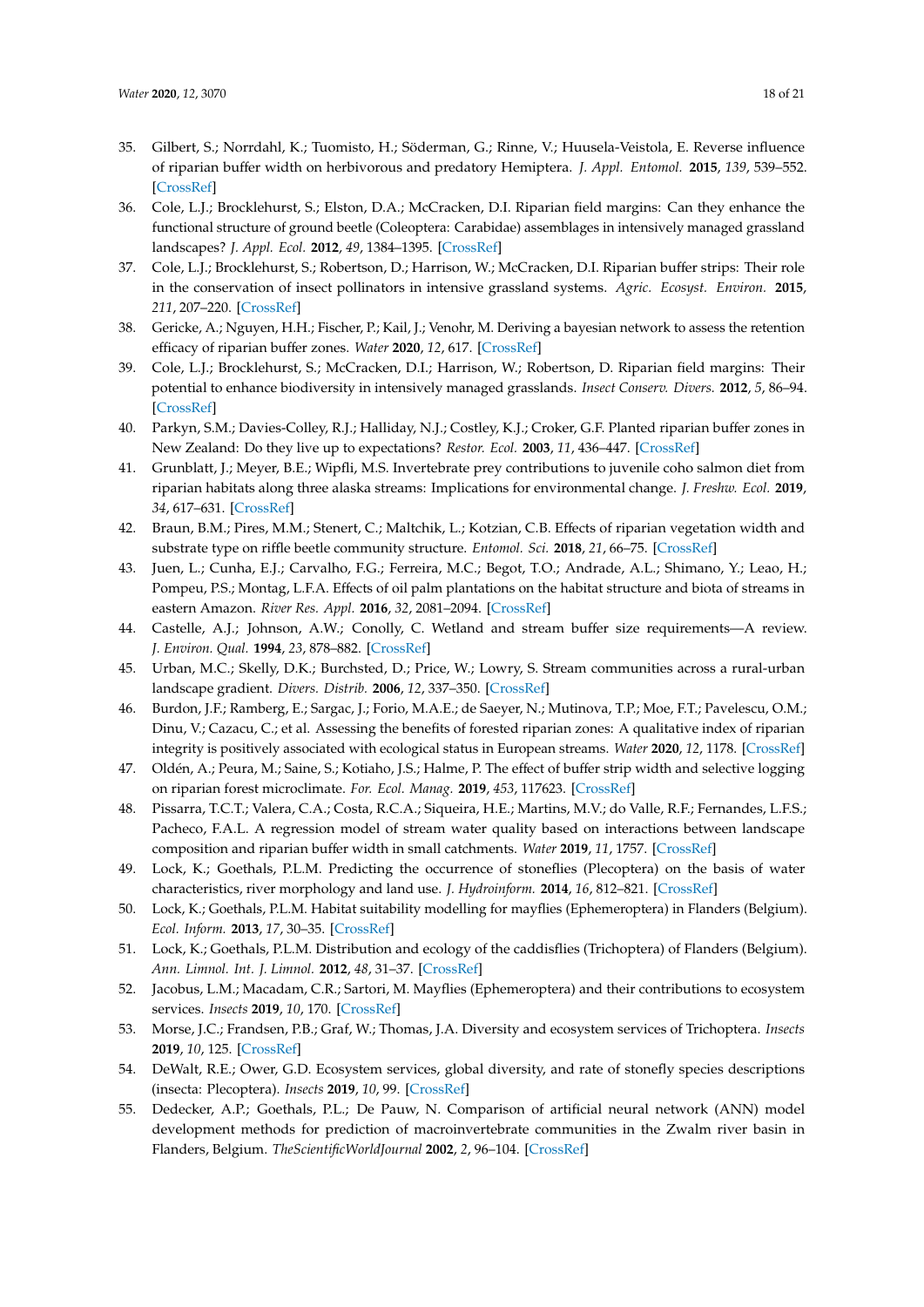- <span id="page-18-0"></span>56. Pauwels, V.R.N.; Verhoest, N.E.C.; De Troch, F.P. A metahillslope model based on an analytical solution to a linearized boussinesq equation for temporally variable recharge rates. *Water Resour. Res.* **2002**, *38*, 31–33. [\[CrossRef\]](http://dx.doi.org/10.1029/2001WR000714)
- <span id="page-18-1"></span>57. Huygens, M.; Verhoeven, R.; De Sutter, R. Integrated river management of a small Flemish river catchment. *Role Eros. Sediment. Transp. Nutr. Contam. Transf. Proc.* **2000**, *263*, 191–199.
- <span id="page-18-2"></span>58. Troch, P.A.; De Troch, F.P.; Brutsaert, W. Effective water table depth to describe initial conditions prior to storm rainfall in humid regions. *Water Resour. Res.* **1993**, *29*, 427–434. [\[CrossRef\]](http://dx.doi.org/10.1029/92WR02087)
- <span id="page-18-3"></span>59. Goethals, P.; Dedecker, A.; Gabriels, W.; de Pauw, N. Development and application of predictive river ecosystem models based on classification trees and artificial neural networks. In *Ecological Informatics: Understanding Ecology By Biologically-Inspired Computation*; Recknagel, F., Ed.; Springer: New York, NY, USA, 2003; pp. 91–107.
- <span id="page-18-4"></span>60. Dedecker, A.P.; Goethals, P.L.M.; D'Heygere, T.; Gevrey, M.; Lek, S.; De Pauw, N. Application of artificial neural network models to analyse the relationships between gammarus pulex l. (Crustacea, Amphipoda) and river characteristics. *Environ. Monit. Assess.* **2005**, *111*, 223–241. [\[CrossRef\]](http://dx.doi.org/10.1007/s10661-005-8221-6) [\[PubMed\]](http://www.ncbi.nlm.nih.gov/pubmed/16311829)
- <span id="page-18-5"></span>61. Harding, J.S.; Clapcott, J.; Quinn, J.; Hayes, J.; Joy, M.; Storey, R.; Greig, H.; Hay, J.; James, T.; Beech, M.; et al. *Stream Habitat Assessment Protocols For Wadeable Rivers And Streams Of New Zealand*; School of Biological Sciences, University of Canterbury: Christchurch, New Zealand, 2009.
- <span id="page-18-6"></span>62. De Langhe, J.E.; Delvosalle, L.; Duvigneaud, J.; Lambinon, J.; Vanden Berghen, C. *Flora Van België, Het Groot-Hertogdom Luxemburg, Noord-Frankrijk En De Aangrenzende Gebieden (Pteridofyten En Spermatofyten)*; Patrimonium van de Nationale Plantentuin van België, Meise: Meise, Belgium, 1988; p. 972.
- <span id="page-18-7"></span>63. Agentschap Informatie Vlaanderen. *Bodembedekkingskaart (BBK), 1 m Resolutie, Opname 2015*; Vlaamse Overheid: Brussels, Belgium, 2019; Available online: http://[www.geopunt.be](http://www.geopunt.be/catalogus/datasetfolder/0230a22f-51c0-4aa5-bb5d-0d7eeeaf0ce8)/catalogus/ datasetfolder/[0230a22f-51c0-4aa5-bb5d-0d7eeeaf0ce8](http://www.geopunt.be/catalogus/datasetfolder/0230a22f-51c0-4aa5-bb5d-0d7eeeaf0ce8) (accessed on 1 October 2019).
- <span id="page-18-8"></span>64. European Union; Copernicus Land Monitoring Service 2018; European Economic Area (EEA). Copernicus Tree Cover Density 2015. European Commission Joint Research Centre (JRC). 2020. Available online: https://land.copernicus.eu/pan-european/[high-resolution-layers](https://land.copernicus.eu/pan-european/high-resolution-layers/forests/tree-cover-density/status-maps/2015?tab=mapview)/forests/tree-cover-density/statusmaps/2015?tab=[mapview](https://land.copernicus.eu/pan-european/high-resolution-layers/forests/tree-cover-density/status-maps/2015?tab=mapview) (accessed on 2 October 2019).
- <span id="page-18-9"></span>65. Agentschap Informatie Vlaanderen. *Digitaal Hoogtemodel Vlaanderen II, DTM, Raster, 5 m*; Vlaamse Overheid: Brussels, Belgium, 2014; Available online: http://[www.geopunt.be](http://www.geopunt.be/catalogus/datasetfolder/9b0f82c7-57c4-463a-8918-432e41a66355)/catalogus/datasetfolder/9b0f82c7-57c4- [463a-8918-432e41a66355](http://www.geopunt.be/catalogus/datasetfolder/9b0f82c7-57c4-463a-8918-432e41a66355) (accessed on 15 January 2019).
- <span id="page-18-10"></span>66. Forio, M.A.E.; Goethals, P.L.M. An integrated approach of multi-community monitoring and assessment of aquatic ecosystems to support sustainable development. *Sustainability* **2020**, *12*, 5603. [\[CrossRef\]](http://dx.doi.org/10.3390/su12145603)
- <span id="page-18-11"></span>67. Wentworth, C.K. A scale of grade and class terms for clastic sediments. *J. Geol.* **1922**, *30*, 377–392. [\[CrossRef\]](http://dx.doi.org/10.1086/622910)
- <span id="page-18-12"></span>68. Burdon, F.J.; Harding, J.S. The linkage between riparian predators and aquatic insects across a stream-resource spectrum. *Freshw. Biol.* **2008**, *53*, 330–346. [\[CrossRef\]](http://dx.doi.org/10.1111/j.1365-2427.2007.01897.x)
- <span id="page-18-13"></span>69. Nilsson, A. *Aquatic Insects Of North Europe. A Taxonomic Handbook. Vol. 1: Ephemeroptera, Plecoptera, Heteroptera, Neuroptera, Megaloptera, Coleoptera, Trichoptera, Lepidoptera*; Apollo Books: Stenstrup, Denmark, 1996; p. 274.
- <span id="page-18-14"></span>70. Nilsson, A. *Aquatic Insects Of North Europe. A Taxonomic Handbook. Vol. 2: Odonata, Diptera*; Apollo Books: Stenstrup, Denmark, 1997; p. 440.
- <span id="page-18-15"></span>71. de Pauw, N.; Vannevel, R. *Macro-Invertebraten En Waterkwaliteit. Determineersleutels Voor Zoetwatermacro-Invertebraten En Methoden Ter Bepaling Van De Waterkwaliteit*; Stichting Leefmilieu: Antwerp, Belgium, 1991; p. 316.
- <span id="page-18-16"></span>72. Shannon, C.E.; Weaver, W. *The Mathematical Theory Of Communication*; University of Illinois Press: Urbana, IL, USA, 1949; p. 117.
- <span id="page-18-17"></span>73. Simpson, E.H. Measurement of diversity. *Nature* **1949**, *163*, 688. [\[CrossRef\]](http://dx.doi.org/10.1038/163688a0)
- <span id="page-18-18"></span>74. Pielou, E.C. The measurement of diversity in different types of biological collections. *J. Theor. Biol.* **1966**, *13*, 131–144. [\[CrossRef\]](http://dx.doi.org/10.1016/0022-5193(66)90013-0)
- <span id="page-18-19"></span>75. Margalef, R. Information theory in ecology. *Int. J. Gen. Syst.* **1958**, *3*, 36–71.
- <span id="page-18-20"></span>76. Zuur, A.F.; Ieno, E.N.; Walker, N.J.; Saveliev, A.A.; Smith, G.M. *Mixed E*ff*ects Models And Extensions Ion Ecology With R*; Springer Science & Business Media, LLC.: New York, NY, USA, 2009.
- <span id="page-18-21"></span>77. Dickman, P.W.; Sloggett, A.; Hills, M.; Hakulinen, T. Regression models for relative survival. *Stat. Med.* **2004**, *23*, 51–64. [\[CrossRef\]](http://dx.doi.org/10.1002/sim.1597) [\[PubMed\]](http://www.ncbi.nlm.nih.gov/pubmed/14695639)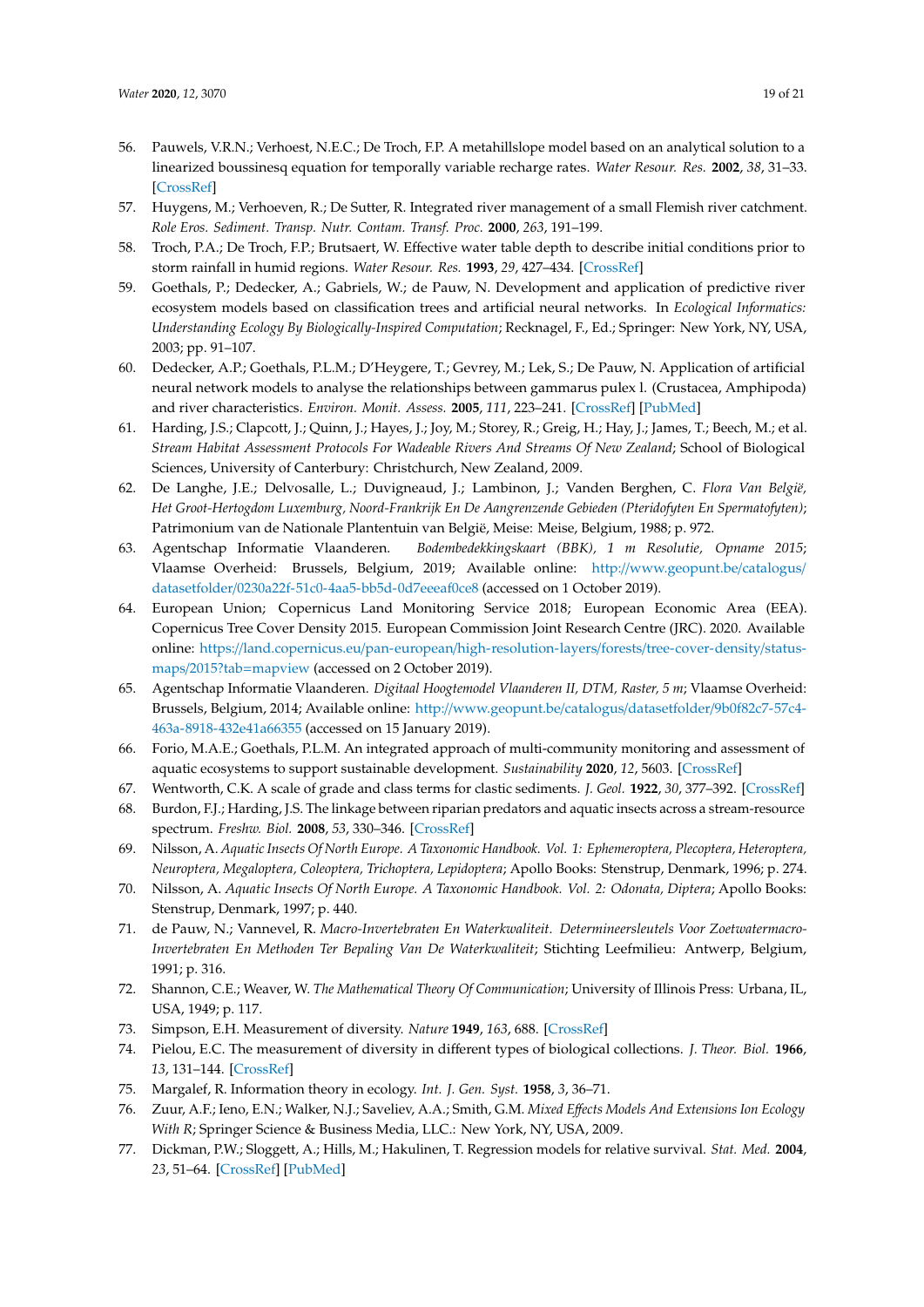- <span id="page-19-0"></span>78. R Core Team. *A Language and Environment for Statistical Computing*; R Foundation for Statistical Computing: Vienna, Austria, 2016; Available online: https://[www.R-project.org](https://www.R-project.org/)/ (accessed on 7 January 2019).
- <span id="page-19-1"></span>79. Ter Braak, C.J.F.; Prentice, C. A theory of gradient analysis. In *Advances in Ecological Research Vol. 34*; Caswell, H., Ed.; Elsiever Academic Press: Cambridge, MA, USA, 2004; pp. 266–282.
- <span id="page-19-2"></span>80. Buttigieg, P.L.; Ramette, A. A guide to statistical analysis in microbial ecology: A community-focused, living review of multivariate data analyses. *FEMS Microbiol. Ecol.* **2014**, *90*, 543–550. [\[CrossRef\]](http://dx.doi.org/10.1111/1574-6941.12437)
- <span id="page-19-3"></span>81. Hair, J.F.; Anderson, R.E.; Babin, B.J.; Black, W.C. *Multivariate Data Analysis: A Global Perspective*; Pearson Education, Inc.: Upper Saddle River, NJ, USA, 2010.
- <span id="page-19-4"></span>82. Jari Oksanen, F.; Blanchet, G.; Friendly, M.; Kindt, R.; Legendre, P.; McGlinn, D.; Minchin, P.R.; O'Hara, R.B.; Simpson, G.L.; Solymos, P.; et al. Vegan: Community Ecology Package. R Package Version 2.5-2. Available online: https://[CRAN.R-project.org](https://CRAN.R-project.org/package=vegan)/package=vegan (accessed on 15 June 2020).
- <span id="page-19-5"></span>83. Rios, S.L.; Bailey, R.C. Relationship between riparian vegetation and stream benthic communities at three spatial scales. *Hydrobiologia* **2006**, *553*, 153–160. [\[CrossRef\]](http://dx.doi.org/10.1007/s10750-005-0868-z)
- <span id="page-19-6"></span>84. Death, R.G.; Collier, K.J. Measuring stream macroinvertebrate responses to gradients of vegetation cover: When is enough enough? *Freshw. Biol.* **2010**, *55*, 1447–1464. [\[CrossRef\]](http://dx.doi.org/10.1111/j.1365-2427.2009.02233.x)
- <span id="page-19-7"></span>85. Vought, L.B.M.; Pinay, G.; Fuglsang, A.; Ruffinoni, C. Structure and function of buffer strips from a water-quality perspective in agricultural landscapes. *Landsc. Urban. Plan.* **1995**, *31*, 323–331. [\[CrossRef\]](http://dx.doi.org/10.1016/0169-2046(94)01057-F)
- <span id="page-19-9"></span><span id="page-19-8"></span>86. Clinnick, P.F. Buffer strip management in forest operations: A review. *Aust. For.* **1985**, *48*, 34–45. [\[CrossRef\]](http://dx.doi.org/10.1080/00049158.1985.10674421)
- 87. Quinn, J.M.; Boothroyd, I.K.G.; Smith, B.J. Riparian buffers mitigate effects of pine plantation logging on New Zealand streams: 2. Invertebrate communities. *For. Ecol. Manag.* **2004**, *191*, 129–146. [\[CrossRef\]](http://dx.doi.org/10.1016/j.foreco.2003.11.013)
- <span id="page-19-10"></span>88. Collier, K.J.; Smith, B.J. Dispersal of adult caddisflies (Trichoptera) into forests alongside three New Zealand streams. *Hydrobiologia* **1997**, *361*, 53–65. [\[CrossRef\]](http://dx.doi.org/10.1023/A:1003133208818)
- <span id="page-19-11"></span>89. Carlson, P.E.; McKie, B.G.; Sandin, L.; Johnson, R.K. Strong land-use effects on the dispersal patterns of adult stream insects: Implications for transfers of aquatic subsidies to terrestrial consumers. *Freshw. Biol.* **2016**, *61*, 848–861. [\[CrossRef\]](http://dx.doi.org/10.1111/fwb.12745)
- <span id="page-19-12"></span>90. Hering, D.; Plachter, H. Riparian ground beetles (Coeloptera, Carabidae) preying on aquatic invertebrates: A feeding strategy in alpine floodplains. *Oecologia* **1997**, *111*, 261–270. [\[CrossRef\]](http://dx.doi.org/10.1007/s004420050234)
- <span id="page-19-13"></span>91. Samways, M.J.; Barton, P.S.; Birkhofer, K.; Chichorro, F.; Deacon, C.; Fartmann, T.; Fukushima, C.S.; Gaigher, R.; Habel, J.C.; Hallmann, C.A.; et al. Solutions for humanity on how to conserve insects. *Biol. Conserv.* **2020**, *242*, 108427. [\[CrossRef\]](http://dx.doi.org/10.1016/j.biocon.2020.108427)
- <span id="page-19-14"></span>92. Collier, K.J.; Smith, B.J. Interactions of adult stoneflies (Plecoptera) with riparian zones I. Effects of air temperature and humidity on longevity. *Aquat. Insects* **2000**, *22*, 275–284. [\[CrossRef\]](http://dx.doi.org/10.1076/0165-0424(200010)22:4;1-Y;FT275)
- <span id="page-19-15"></span>93. Ivkovic, M.; Milisa, M.; Baranov, V.; Mihaljevic, Z. Environmental drivers of biotic traits and phenology patterns of Diptera assemblages in karst springs: The role of canopy uncovered. *Limnologica* **2015**, *54*, 44–57. [\[CrossRef\]](http://dx.doi.org/10.1016/j.limno.2015.09.001)
- <span id="page-19-16"></span>94. Meleason, M.A.; Quinn, J.M. Influence of riparian buffer width on air temperature at whangapoua forest, coromandel peninsula, New Zealand. *For. Ecol. Manag.* **2004**, *191*, 365–371. [\[CrossRef\]](http://dx.doi.org/10.1016/j.foreco.2004.01.016)
- <span id="page-19-17"></span>95. Jerves-Cobo, R.; Everaert, G.; Iñiguez-Vela, X.; Córdova-Vela, G.; Díaz-Granda, C.; Cisneros, F.; Nopens, I.; Goethals, P. A methodology to model environmental preferences of EPT taxa in the Machangara river basin (Ecuador). *Water* **2017**, *9*, 195. [\[CrossRef\]](http://dx.doi.org/10.3390/w9030195)
- <span id="page-19-18"></span>96. Ab Hamid, S.; Md Rawi, C.S. Application of aquatic insects (ephemeroptera, plecoptera and trichoptera) in water quality assessment of Malaysian headwater. *Trop. Life Sci. Res.* **2017**, *28*, 143–162. [\[CrossRef\]](http://dx.doi.org/10.21315/tlsr2017.28.2.11) [\[PubMed\]](http://www.ncbi.nlm.nih.gov/pubmed/28890767)
- <span id="page-19-19"></span>97. Djoudi, E.; Marie, A.; Mangenot, A.; Puech, C.; Aviron, S.; Plantegenest, M.; Petillon, J. Farming system and landscape characteristics differentially affect two dominant taxa of predatory arthropods. *Agric. Ecosyst. Environ.* **2018**, *259*, 98–110. [\[CrossRef\]](http://dx.doi.org/10.1016/j.agee.2018.02.031)
- 98. Li, X.; Liu, Y.H.; Duan, M.C.; Yu, Z.R.; Axmacher, J.C. Different response patterns of epigaeic spiders and carabid beetles to varying environmental conditions in fields and semi-natural habitats of an intensively cultivated agricultural landscape. *Agric. Ecosyst. Environ.* **2018**, *264*, 54–62. [\[CrossRef\]](http://dx.doi.org/10.1016/j.agee.2018.05.005)
- <span id="page-19-20"></span>99. Schirmel, J.; Thiele, J.; Entling, M.H.; Buchholz, S. Trait composition and functional diversity of spiders and carabids in linear landscape elements. *Agric. Ecosyst. Environ.* **2016**, *235*, 318–328. [\[CrossRef\]](http://dx.doi.org/10.1016/j.agee.2016.10.028)
- <span id="page-19-21"></span>100. Malumbres-Olarte, J.; Vink, C.J.; Ross, J.G.; Cruickshank, R.H.; Paterson, A.M. The role of habitat complexity on spider communities in native alpine grasslands of New Zealand. *Insect Conserv. Divers.* **2013**, *6*, 124–134. [\[CrossRef\]](http://dx.doi.org/10.1111/j.1752-4598.2012.00195.x)